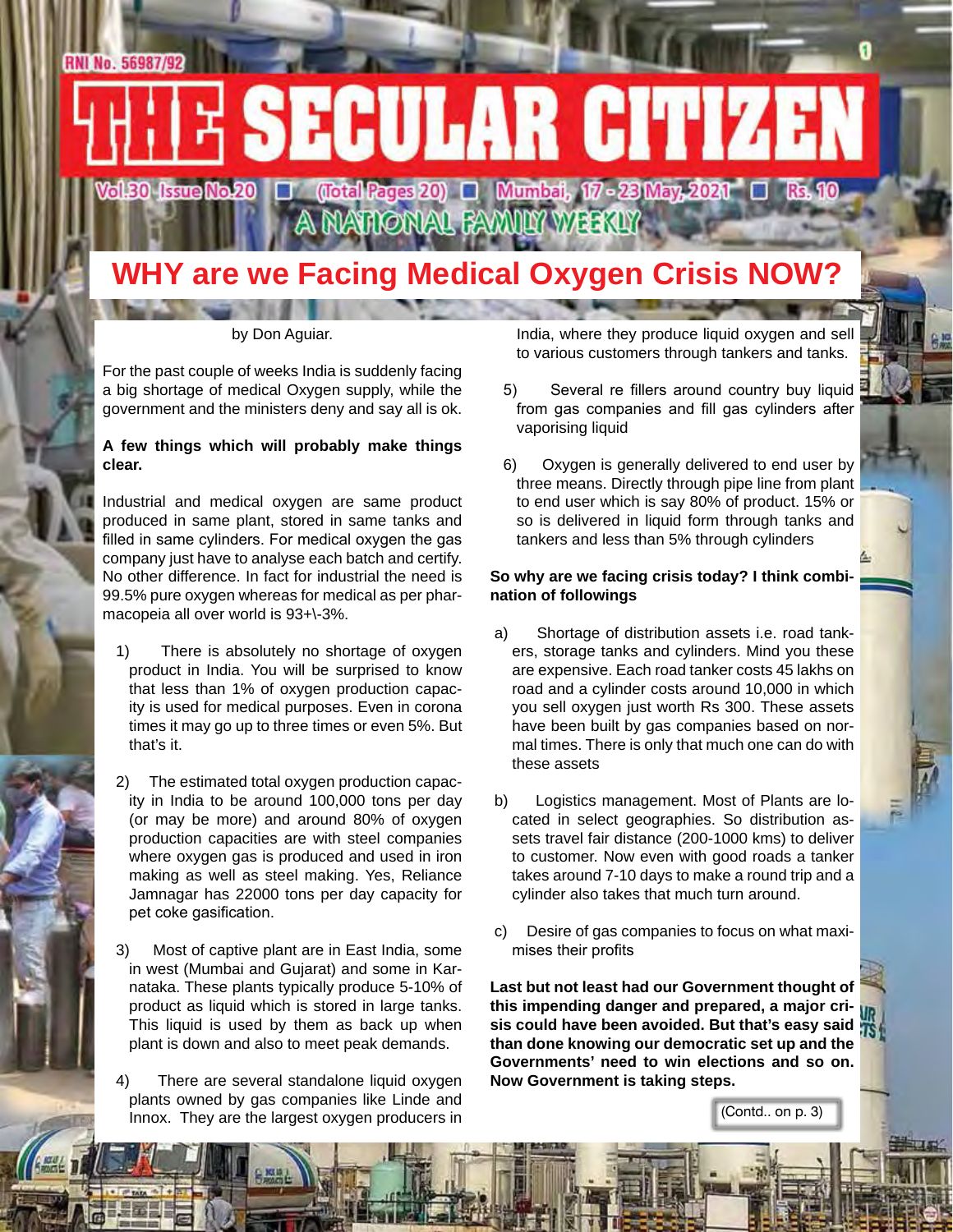### **Judicial ire with a lot of fire**

The Madras High Court, in a hardhitting observation said that the EC should be put up on murder charges for being the most irresponsible institution. The SC advised the EC to take the remark as a bitter pill but said it was a bit harsh. It was not meant for the local election authority but for the Election Commission of India headquartered in Delhi. No doubt the observations were directed at all the political parties but the judges questioned the EC on abdication of its authority. The Constitution has given the EC substantial powers to put its foot down but for some strange reasons handled things with kid gloves. Our political fraternity is thick skinned and unless those in authority wield the stick, it hardly affects them. So long as they can do what pleases them, what the people, media and others say, hardly matters. The message had its effects forcing the EC to announce stringent guidelines for counting. Even victory processions were banned. Stung by the court observation, the EC made a feeble attempt to ask the court to gag the media and failed. In doing so, the Court upheld the freedom of the press.

 Elsewhere in UP court pulled up the government there for attempting to browbeat someone for voicing concerns on social media. In Delhi the HC has repeatedly pulled up the centre for failure on the oxygen front and the Delhi government for mismanagement. The Karnataka High Court blamed the government there. All these observations have undoubtedly jolted the BJP leadership prompting its Chief to caution the people in high places to weigh their words. Undeterred, the Delhi HC bluntly told the centre if 700 mts of oxygen is not supplied to the Delhi government on a daily basis it will be forced to pass harsh orders. The government also must have been shaken up but is avoiding a direct response for obvious reasons. The Madras HC observations were in the context of elections rallies. It was worse in Bengal where the "Whois-Who" of the BJP canvassed non-stop led by Amit Shah and Narendra Modi with 38 visits. Both of them neglected the country allowing it to face its worst oxygen crisis and loss of life as a result. Suddenly vaccines disappeared. Now that the campaigning is over the PM has asked his ministers to reach out to the

# **VIEWS on NEWS**

poor. This is a tacit admission that it was not been done yet. But it is too late.

In Jharkhand the HC there pulled up the state government on the Khumb Mela calling it a laughing stock of the world. Grudgingly, the state government suspended the Char Dham Yatra in the face of the court's lashing and surging Covid cases in the state. The whole country is facing its worst crisis but the politicians are oblivious to these developments. Plans are afoot to open the four famous temples in the state in mid-May but courts could step in. The whole wide world is concerned with the developments in India so much so that dozens of countries have come forward to avoid a catastrophic situation that is surely developing here. The shortage of oxygen, beds, ventilators, oxygen concentrators and even ambulances have brought the medical infrastructure to its brink. This has resulted in multiple deaths – something which could have been avoided with proper planning despite prior warning by the National Covid supermodel committee of impending surge. But campaigning in Bengal was a priority then.

The courts across the country are perturbed by the sheer incompetence and negligence all around. They have spared no one. The hardest knock came from the Madras High court when it said that the EC could be charged with murder. The Delhi HC and the SC have both blamed the centre for its failure on the oxygen front leading to avoidable deaths and misery. By the same token, should not the Prime Minister be held responsible for these unfortunate deaths due to criminal negligence? No wonder the PM has suddenly mellowed down. He is silent of late. The courts are nation's saviours. Thank you Judges! Just for a while imagine the situation today without the intervention of Courts. \*\*\*\*\*

### **Cummins deserves a Pat**

It had to take a foreign player – Pat Cummins to take the lead and announce donation of 50000 dollars [not a small sum] for the Covid fight. He is unconcerned but showed immense humanity and put our whole lot of cricket demigods to shame. The nation has made our cricketers what they are. The IPL has made them super rich yet none of them came forward to help the nation



in this hour of need. Stung by the action of Cummins some of them quickly swung into action but nothing substantial. Apart from the cricketers we have super rich commentators occupying those chairs for decades and yet they have remained unmoved by the national tragedy. A lot of cricketers have reached their pinnacle and they do not have to hold on to their trophies. All these can be put up for auction for a noble cause.

 A lot of foreign companies have pledged financial support to the country during this catastrophe. Not much has been heard from our own top industrialists and we have plenty of them. This is the time to show your Corporate Social Responsibility [CSR] and donate substantial amounts to fight this pandemic which if not arrested soon will affect them in a big way. Even political parties [recipients of electoral bonds] should come forward to help. I think the NCP has come forward with a small donation. That is a good beginning for others to follow. BJP must have spent a fortune in Bengal but still have plenty of it.

the meanwhile let us give a big Pat to<br>Cummins. At a time when the nation is going through harrowing time, the BCCI went ahead with the IPL tournament to 'entertain' the people. What was needed was financial help to the afflicted people in hospitals, on the roads and in ambulances. They do not need to be entertained. Most of them are fighting for their lives and even dying at a very fast pace but the Cricket authorities want to entertain the people. Why not be upfront and say that it is all about money [as it was winning election for politicians] and entertainment is a byproduct. Ultimately, they had to suspend the tournament which has put a lot of foreign players in difficulty. Our cricketers must be unhappy but they can look forward to a rewarding three month England tour. Right now, they need to be magnanimous and show they care. That will be the real test. In Cummins.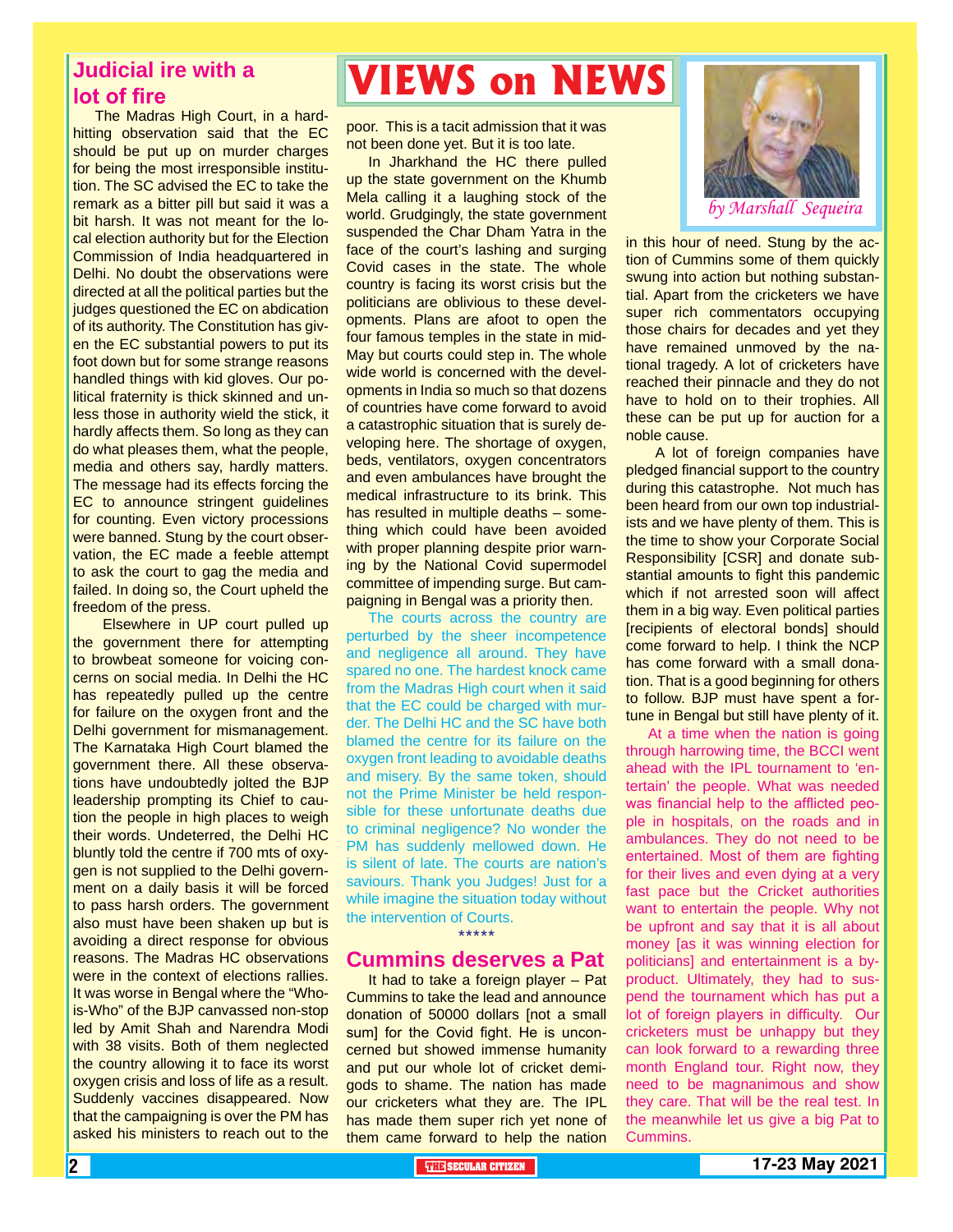| <b>THILE SECULAR CITIZEN</b>                                                                                |                                                                    | <i><b>Advertisement. Tariff</b></i><br>Over all size 21.5 cms x 27cms ● Print area 18 cms x 25.5 cms                                                            |                                                                                                         |            |                  |  |
|-------------------------------------------------------------------------------------------------------------|--------------------------------------------------------------------|-----------------------------------------------------------------------------------------------------------------------------------------------------------------|---------------------------------------------------------------------------------------------------------|------------|------------------|--|
| A NATIONAL FAMILY WEEKLY                                                                                    |                                                                    |                                                                                                                                                                 | Full pg. back Colour (19 cms x 24 cms)                                                                  | Rs.        | 18.000           |  |
| Vol.30 Issue No.20 May 17-23, 2021 Rs.10/-                                                                  |                                                                    | Center spread colour(39 cms x 23.5 cms<br>Rs.<br>Full pg. inside Cover colour(18 cms x 24 cms)<br>Rs.<br>Rs.                                                    |                                                                                                         |            | 18,000<br>12,000 |  |
| 99, Perin Nariman Street, Fort, Mumbai - 400 001.<br>Mobile: +91 9820485389 / 9820473103                    |                                                                    |                                                                                                                                                                 | Full pg. inner colour (18 cms x 24 cms)<br>Half pg. Colour (18 cms x 12 cms)                            |            | 10,000<br>6,000  |  |
| E-mail: secular@sezariworld.com / seculardivo@gmail.com<br>Website: www.sezariworld.com                     |                                                                    |                                                                                                                                                                 | Full page B/W (18 cms x 24 cms)<br>Half page B/W (18 cms x 12 cms)                                      | Rs.<br>Rs, | 7,000<br>5,000   |  |
| <b>Editor: LAWRENCE COELHO</b>                                                                              |                                                                    |                                                                                                                                                                 | <b>Small Size Ads B/W</b>                                                                               |            |                  |  |
| <b>Subscriptions Rate:</b><br>One year (anywhere in India) Rs. 500<br>Two years (anywhere in India) Rs.1000 | <b>E-paper Edition</b><br>sent anywhere in the<br>world (by email) |                                                                                                                                                                 | 12 x 12cms Rs. 2400 • 6 x 24cms Rs. 2400<br>18 x 6cms Rs. 1800 • 6 x 12cms Rs. 1200<br>6 x 6cms Rs. 700 |            |                  |  |
| Five years (anywhere in India) Rs. 2000<br>One year (outside India) Rs. 3500                                | One year<br>Rs. 600 or US \$15                                     | <b>Matrimonial Classifieds:</b><br>• Rs. 500 per insertion (for 35 words) (includes box no.)<br>• Rs. 3000 for 12 insertions. (1 year The Secular Citizen FREE) |                                                                                                         |            |                  |  |
| Digital copy of <mark>珊球SECULAR CITIZEN</mark> now available through WhatsApp / Email for subscribers       |                                                                    |                                                                                                                                                                 |                                                                                                         |            |                  |  |

**worldover.** Send in your request to : **+91 - 9820485389 or secular@sezariworld.com** Our bank account details for Fund Transfer : Account Name: The Secular Citizen, Current Account No. 03552000006744,

Bank: HDFC Bank, Branch : CST - Mumbai VT, ISFC code: HDFC0000355

### (Contd.. from p. 1)

The Prime Minister now announced to the nation that his government will be providing relief by waiving off customs duty & health cess on oxygen & related equipment. Also Covid-19 related vaccines are exempt from customs duty and assured the nation that this will boost availability as well as make these items cheaper. This announcement was immediately praised by the railway minister, for seeking publicity and praise of the Prime Minister Care and concern for the suffering.

However the Railway Ministers publicity stunt was quickly countered by a Major General and many others who said – "That's his job Mr Minister. If all organisations start doing this kind of worship, where will it end? Please get on with the work without seeking publicity. This kind of idolising has negative impact in times of such national crises." Please take our suggestion positively.

How long can the PMO muzzle the truth from being spoken out? How can the PMO encourage hoarding and profits at the cost of human life? How can the PMO stop the international press that has covered the hypocrisy of the central govt.? What motivates someone to profit of another human's

misery? I will never understand this.

**However the tyranny of failed governance is heaped upon none but out children:** The ruin of their peace and the base oppression of their lives: The imposition of punishment after punishment for the crimes of innocence, trust and hope. It is time to resolve never to enable the grossly incompetent into the hallowed portals of power. What a shame this is.

**Exactly.** With great power comes great responsibility, it is said. In an unprecedented crises such as Covod-19 pandemic, responsibility acquires greater importance. Do we see any iota of this in our present government?

In hindsight I think Government could have planned followings

- 1) Strict advisory to gas companies to use all distribution assets for medical purpose only from day one. They could provide compensation to gas companies for this just like MSP for food grains.
- 2) Advise all captive plants owners not to use a drop of liquid oxygen from plant / tank for their process use until they are full.
- 3) Using railways to transport through green door track

**If we all survive this, as I hope we shall, remember this.** That when it comes down to it, we didn't fight for land or weapons or houses or jewellery. We didn't fight for concert tickets or fancy designations or religion or politics. We didn't fight for shares in a company or a seat at the table. We didn't fight for business class tickets or the keys to a house by the beach. **When all this is over, remember, that we fought for air.** 

### Subscriptions for **THIE SECULAR CITIZEN**<br>Renewal as well as New, can be

sent through Bank Fund Transfer to any one of the following banks:

Bank: HDFC Bank Branch : CST - Mumbai VT Account Name: The Secular Citizen Current Account No. 03552000006744 ISFC code: HDFC0000355 or Bank: Citizen Credit Co-op Bank Ltd., Branch : Colaba, Mumbai Account Name: The Secular Citizen CurentAccountNo. 2090031000000489 ISFC code: CCBL0209003

Please inform us through email: secular@sezariworld.com or through phone: 9820485389 after transferring the same.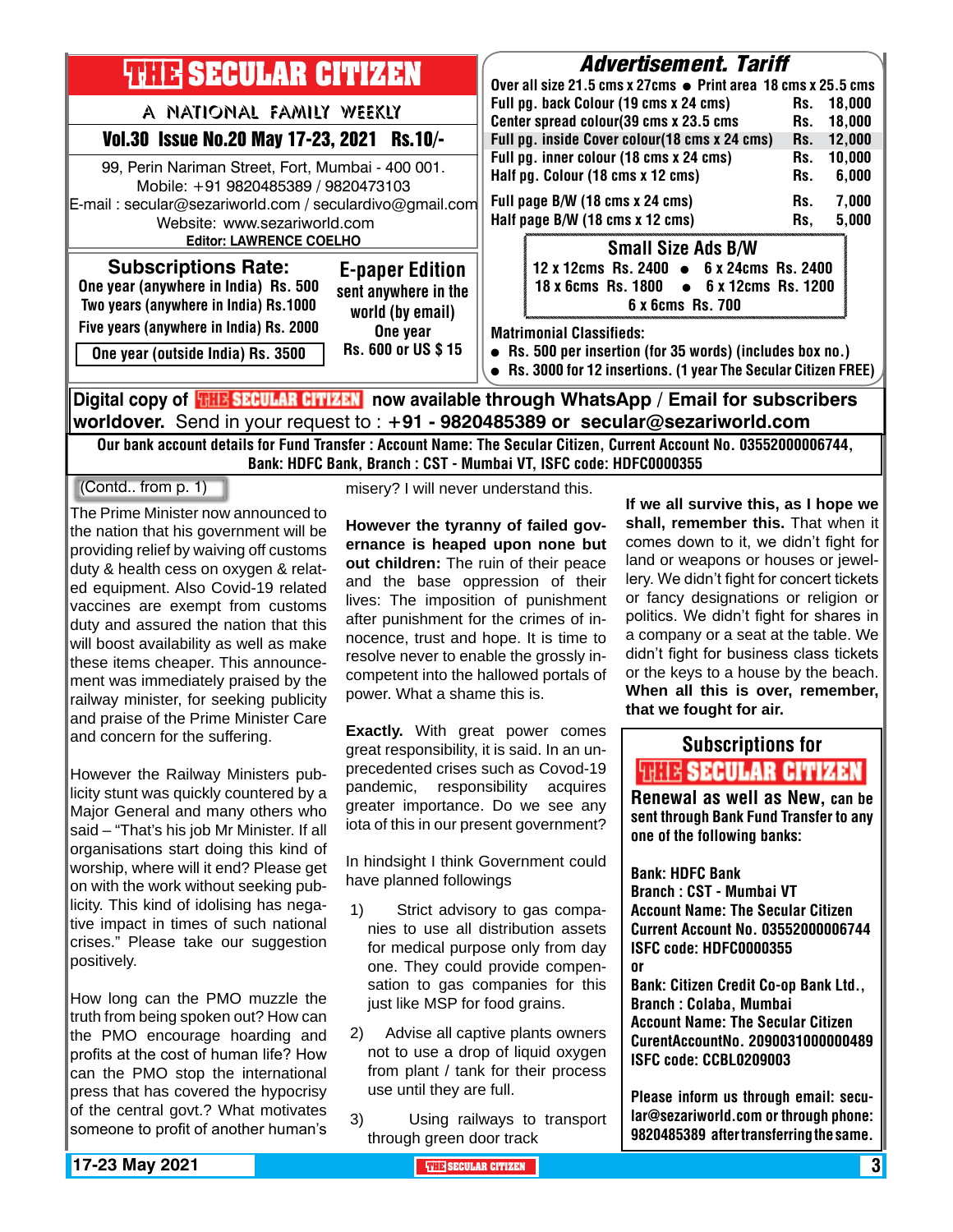**Kudos to Father Michael Pinto, Parish Priest of Our Lady of Lourdes, Orlem, Malad West in Mumbai, for his announcement Parish Priest of Our Lady of Lourdes, Orlem, Malad West on the 4th Sunday of Easter, calling for a surrender of 'family graves' taking into consideration the burial space crunch in evidence. May this clarion call that has come not a day too soon, echo from the pulpit of every parish in the Archdiocese of Bombay! And may Bombay show the way to the rest of the country, cutting across all three Rites, viz Latin, Syro-Malabar and Syro-Malankara!**

### *Benumbing spectre of death*

Never before in history has human-

kind as a whole been brought face-to-face with the spectre of death looming large over all and sundry. The first CO-VID-19 wave that indiscriminately claimed innumerable lives cutting across all divides has speedily been followed by another that seems to be hellbent on leaving practically every household grieving. This

fact alone is sufficient to send shivers down the spines of diehards with the realization that neither the virus nor death per se knows or even cares for the difference between one human life and another, leave alone perceiving the difference between grave owner, landowner and slum-dweller! Indeed, **whether laid to rest in a mausoleum or a family grave, in a temporary parish/municipal grave or cremated per se, we are all without exception, whether pope or politician, priest or pauper, headed in the same direction: turning into the dust we've all come from, awaiting the Resurrection of the dead on the last day.** What then doth it profit grave owners to sit squat in the safety of their homes and ignore the grave paucity in evidence? Indeed, gleefully priding oneself in 'owning' a grave or two in a par-

ish cemetery (just because an uncle some five or six generations removed had donated the land to the church!), brazenly looking down with contempt on those moving into a given parish as 'outsiders' and banishing their burials to some municipal cemetery is clearly implicit of considering the grave as one's permanent home, with Heaven nowhere in sight, the very concept of eternal life for a Christian thrown to the winds! I strongly recommend that a different burial liturgy confining the grave-owner concerned to the space beneath the gravestone for aye be drawn up and put into use by our parishes!

### *Another touchy issue . . .*



As a matter of fact, the issue concerning the surrender of permanent/family graves is a twin issue, its counterpart being the **graves occupied by embalmed bodies.** If the gruesome dance of death being currently witnessed doesn't serve as an eye-opener to all concerned of the futility of allowing valuable burial

space to be blocked permanently, be it by a regular corpse or by an embalmed body, nothing will! Add to this the ignominy of finding a corpse not yet fully decomposed on the reopening of a temporary grave for a new burial and you know that the issue is not a mole-hill but a mountain already! A very delicate matter no doubt, but given the increasing number of permanent entombments of embalmed remains in cemeteries both parochial and municipal, if our Clergy could, in consultation with the hierarchy and others concerned, come up with reasonable ways to convince owners of permanent graves to surrender the same on the one hand and the families of the deceased lying embalmed to have the remains exhumed forthwith and cremated on the other, at least a major part of the grave crisis in

the country can be resolved overnight. **Indeed, what purpose does burying a body in an imperishable state serve anyway? Further, allowing an embalmed body to occupy a grave permanently strikes as injustice to those expected to surrender family graves. After all, a family grave can be reopened ad nauseam for new burials, whereas the grave housing an embalmed body is a dead loss in terms of burial space.** 

**At the root of all understanding of the issues involved for a believer is the futility of holding on to a pit admeasuring 6'x3'x3' as life's most prized possession, an understanding applicable both to family graves as well as to embalmed remains.** Frankly, if the highly conservative East Indian village-parish of the Holy Magi in Gorai, Borivili West [where this writer's family had an ancestral grave] in Mumbai, could do away with the permanent grave system and streamline all burials in the temporary grave cemetery, why not all other parishes in the archdiocese and the rest of the country, be it in the rural areas or in its suburbs!

#### *And yet another!*

While we are at it, even the 'niche' issue needs to be scrutinized thoroughly. **With no canonical sanction per se as to holding back part of the mortal remains of our dear departed by way of internment in niches that can be opened at will, it's time the concept were thrown out lock, stock and barrel by way of having a total stop put to the construction of niches in the future.** It is sincerely hoped that wiser counsel will prevail and the matter concerning all three issues, viz surrender of permanent/ family graves, vacating graves of embalmed remains, and discontinuance of the internment of remains in niches, is brought to a logical conclusion for

<sup>(</sup>Contd.. on p. 6)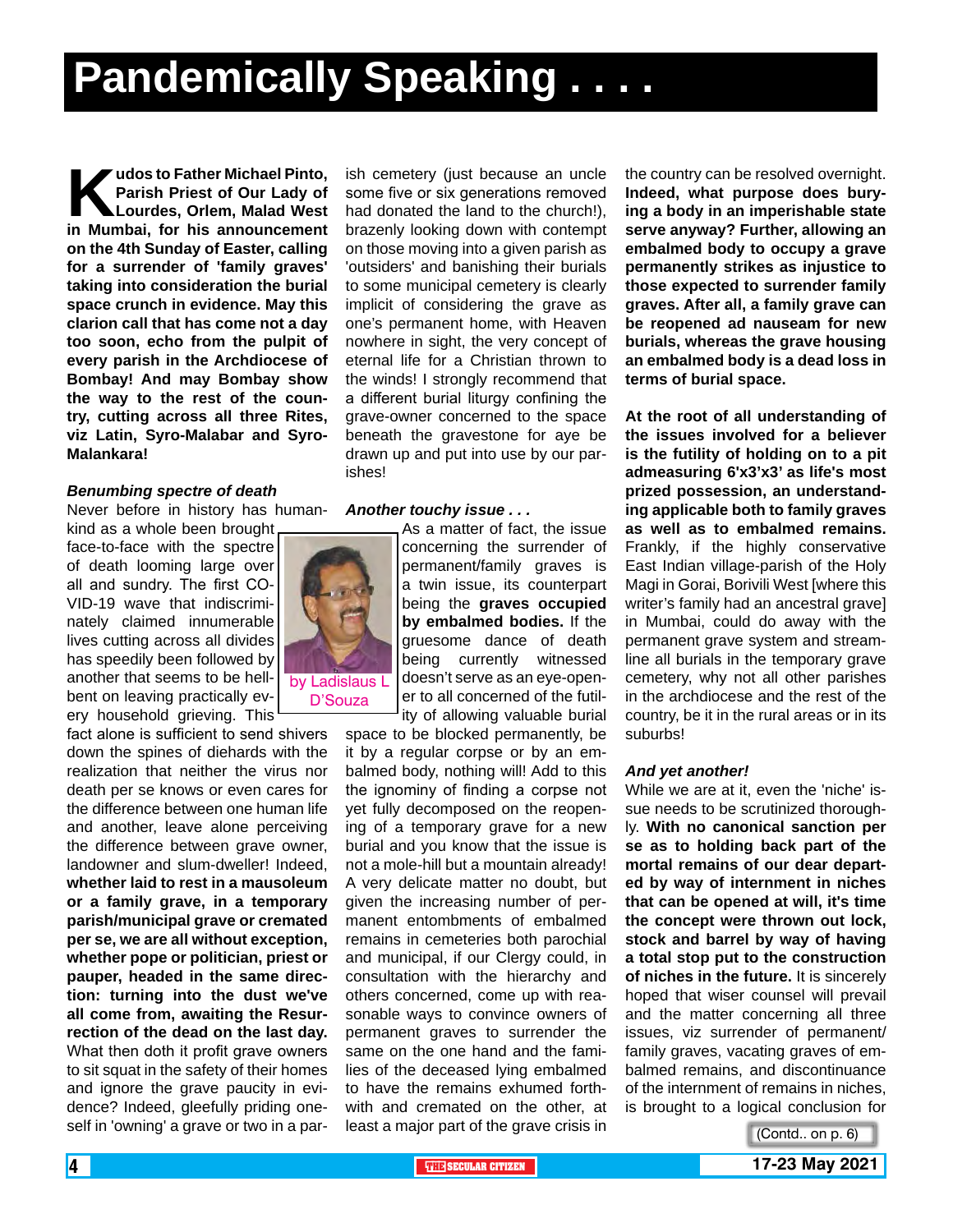

### **What a waste!**

 Many people in Dombivili have a lot of money to waste. They keep travelling by auto rickshaws even for a short distance of two minutes. And these auto rickshawallas are making a lot of money because they keep charging the passengers Rs 20 per head in share autos, which means Rs 80 per trip from one's residence to the railway station.

 If these people of do not know what to do with their money, I suggest that they donate it to a charitable institution. At least the homeless and the people who do not have anyone to take care for them will be happy and keep you in their prayers.

### *—Jubel D'Cruz, Dombivili, Mumbai*

### **Doctors prepare guidelines for safety of clergy**

 Alarmed by the rising number of Covid fatalities among the clergy, a group of 5 doctors ---all alumni of St John's Medical College, Bangalore- --have prepared a set of guidelines to ensure the safety of our clergy. They have sent the guidelines to the President of the Catholic Bishops' Conference of India (CBCI) Cardinal Oswald Gracias who has forwarded the same to the bishops in India along with his recommrndation.

 TheTen Commandments may be summarised in two commandments; similarly these guidelines may be summarized in two points: 1)Wear the mask to cover the nose and mouth 2) maintain social distancing.

The doctors are very much con-

cerned about the health and welfare of the clergy and while acknowledging that the priests' main calling is to be pastors to the people, looking after their spiritual needs , they must not put their lives at risk. Their lives matter. The church needs them, now more than ever. In order to protect themselves the doctors have suggested that they should wear the mask to cover the nose and mouth during mass , even during the homily. The doctors have said that research has proved that the Indian variant of the virus is airborne and hence merely maintaining social distancing is not enough. Concelebration of masses must be avoided . Live singing should preferably be avoided as the loud singing can spread the virus. Microphones must be sanitized regularly. The doctors are against home visits by clergy and counselling must be by phone.

These guidelines are by way of suggestions. I personally feel that some of the guidelines must be made mandatory, like wearing a mask during mass. If the mask has to be removed during the mass it must not be kept on the altar cloth but in the pocket. When lectors are doing the readings the priest must sit on the opposite side of the lectern. The lector must always maintain safe distancing from the celebrant. I have observed that some priests kiss the Holy Book after the gospel. This must be avoided for a few months as the holy book is handled by others including the lectors and even the sacristian. I would prefer that the celebrant reads the gospel from the altar using another Holy Book. I also recommend that a transparent plastic sheet be placed between the choir and altar ( as in banks).

> *— Prof Robert Castellino, Malad*

## **CoronaCare Bengaluru**

Fr Sabu John, Provincial of the Bangalore Claretian Fathers handed over 16 Oxygen concentrators to different organisations working for COVID 19 in Bangalore city under the banner of CoronaCare Bengaluru. The Oxygen Concentrators were donated by US based organisation Karmodaya through Coronacare Bangalore.

Volunteers from Good Quest Foundation, Aifo, Vincent De Paul Society and Helpdesk Bangalore were given training at the Project Vision office at Malleswaram for installing and using the Oxygen concentrators. Ms Tresa Jose, Nursing Superintent of St John's Medical College and Ms Dona, staff provided the training to the volunteers.

CoronaCare Bengaluru has been providing free food for over 1000 COVID patients at home. There are four kitchens in different parts of the city from where the food is cooked. Volunteers are carrying the food to the families. Food is provided for 14 days.

Hundred families affected by leprosy and 55 families of disabilities were provided the Survival Kits by Coronacare Bangalore.

Wedding Invitation, Christening, First Holy Communion, Mortuary Cards & Religious Goods Contact:

**David & Company** Rivendell House, 1st Floor, 650, J. S. S. Road, 2nd Dhobitalao Lane, Mumbai 400002 Tel.: 22019010 / 2205 7394 2206 0344 / 22079592

Email:davidprinters@gmail.com www.davidcompany.com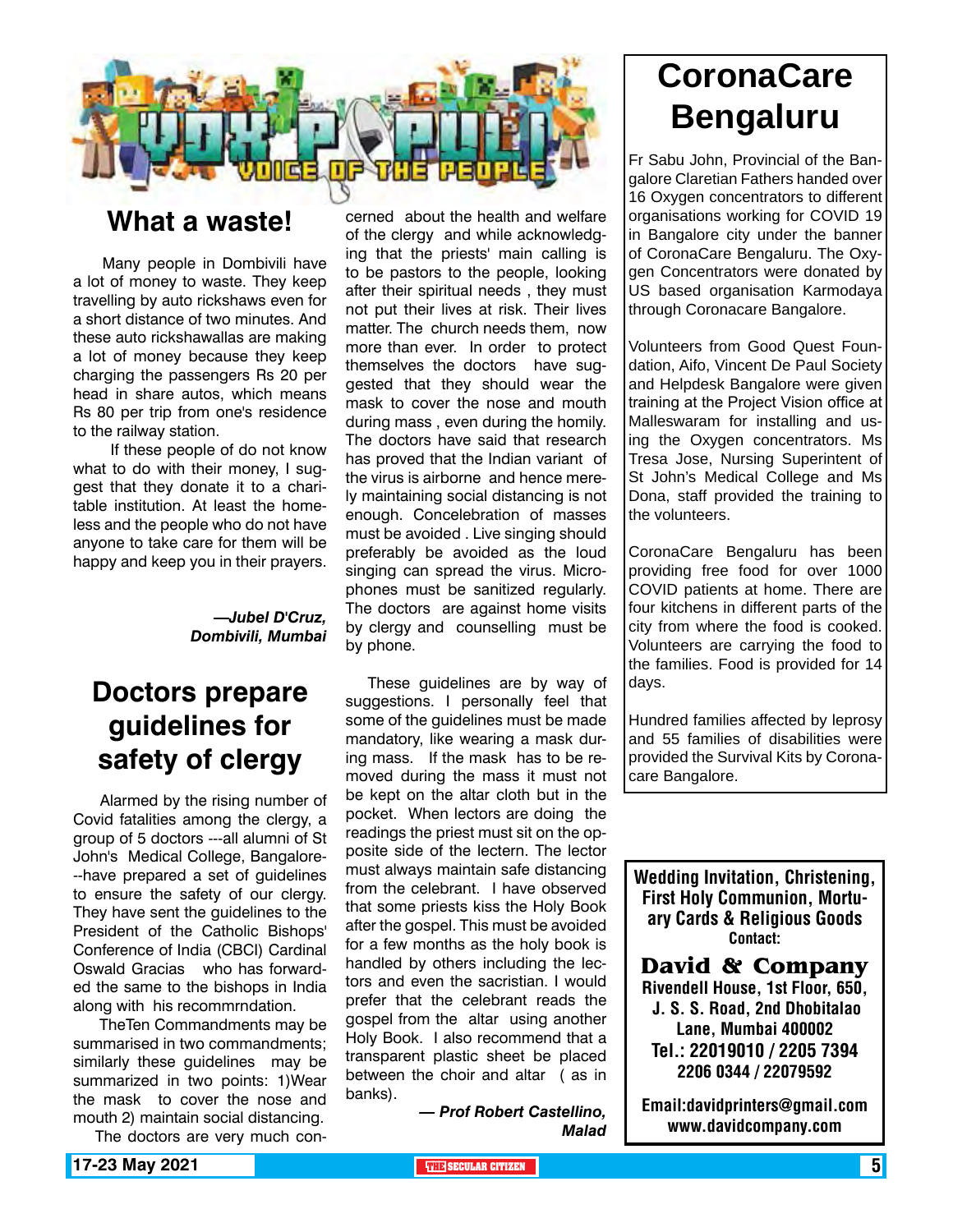### **Father Varghese Paul SJ** *By Ladislaus Louis D'Souza*

Father Varghese Paul, who was born on 31 May 1943 and passed into eternity on 10 April 2021, will always remain etched in my memory and in that of many Christian journalists as one of the staunchest and most committed members of the Indian Catholic Press Association [ICPA].



A stickler for rules, he strove to get all and sundry to know and understand the Constitution of the association and to observe it in letter and spirit. Firm in his convictions yet persuasive rather than aggressive in his approach, he endeared himself to all, thus making it easier for just about anyone to relate to him comfortably and confidently.

Though I already knew him as a fellow member of the ICPA for a while, my first personal encounter with him was at the Convent of the Daughters of Saint Paul in Ahmedabad where I was conducting one of my earliest formation sessions for the then prospective members of the Association of Lay Pauline Cooperators and he had come there to celebrate Mass one morning. He came through as a genial soul who, with his solid Jesuit background, seemed to understand well the Pauline charism in relation to the media apostolate and spoke encouragingly during his homily.

I was also fortunate that he took to me well and arranged to have me visit with him Jesuit institutions several miles away from the Jesuit house in Ahmedabad, including the by then famous Gujarat Sahitya Prakashan at Anand. At another Jesuit location whose name I forget, I was tickled pink to see huge Peacocks doing the jig!

Father Varghese Paul, though a Keralite, prided himself in his Gujarati background. Claiming to have written just one book in Malayalam at that time but some 38 books in Gujarati apart from a few in English, he seemed to take great delight in considering himself more a Gujarati than a Malayalee! And as though proving the truism of this sentiment, the largest language group at most of our ICPA events was

Fr. Varghese Paul

generally the contingent from Gujarat! Could there be a better distinguishing mark of a true missionary, unwittingly becoming as he did, like Paul, the Apostle to the Gentiles, "…all things to all men" (1 Cor 9:22b)!

The 2020 meet of the ICPA was probably one of the very few without his presence. But little did we know then that neither would there be a gathering in 2021 nor would we be likely to have Father Varghese Paul at the next ICPA event, whenever that happens. May his soul rest in the bosom of peace of the Divine Master whom he served so valiantly after the example of Ignatius of Loyola whose mainstay in the founding of the Society of Jesus were the words of the Lord Himself: "What does it profit a man if he gains the whole wide world and suffers the loss of his own soul?" (Mk 8:36) He may not have been one of those whose 'byline' appeared frequently in national periodicals. But knowing the kind of person he was, **I guess he would agree that writing cannot be an end in itself whereby one basks in the ensuing limelight but must take the writer beyond the written word to spelling out one's convictions in action, action that involves directly confronting those in authority in relation to what one has written.**

*Requiescat in pace in nomine Domini* dear Father Varghese! And do intercede for us before the Lord for the grace we need to face sincerely the challenges of authentic Christian journalism!

### (Contd.. from p. 4)

the sake of the common good to the glory of our Creator to whom all flesh must eventually return (cfr Ps 65:2)!

### *In conclusion . . .*

Finally, speaking from close personal experience and observation [this writer himself having lost a very dear member of his extended family to COVID-19], we do need to seriously change our very attitude in terms of relating to those afflicted with the Coronavirus and other incurable ailments [like AIDS], rather than treat them and members of their respective families like lepers or, worse, like pariahs. And the surefire way to do this is to place oneself in their shoes – for, leave alone a COVID death in the family, no ailment per se is Godgiven or even sought after or chosen by any individual whatsoever. Strangely, while no one would wish the kind of situation on anybody, the fact remains that certain ostracizers learn only when they encounter it firsthand. Indeed, **no disease ought to allow family bonding to be replaced with the kind of aloofness that makes for abandonment, and good neighbourliness to be replaced with the kind of distancing that makes for ostracization. Indeed, it is in times like these that, with strict observance of governmental SOPs, Jesus' Maundy Thursday mandate, "Love one another as I have loved you" (Jn 13:34) needs to be shown, seen and sensed in action** – Amen!

It does logically follow then, that to the list of people we pray for, viz doctors, nurses and other healthcare workers, we need to conscientiously include **all undertakers and gravediggers, ambulance/hearse service providers and all those assisting at burials and cremations, not forgetting journalists and Parish Office staff (all of whom are exposed to the vagaries of the virus in various ways) and, above all, our own dear priests who risk their lives each time they preside over any funeral in today's COVID times.**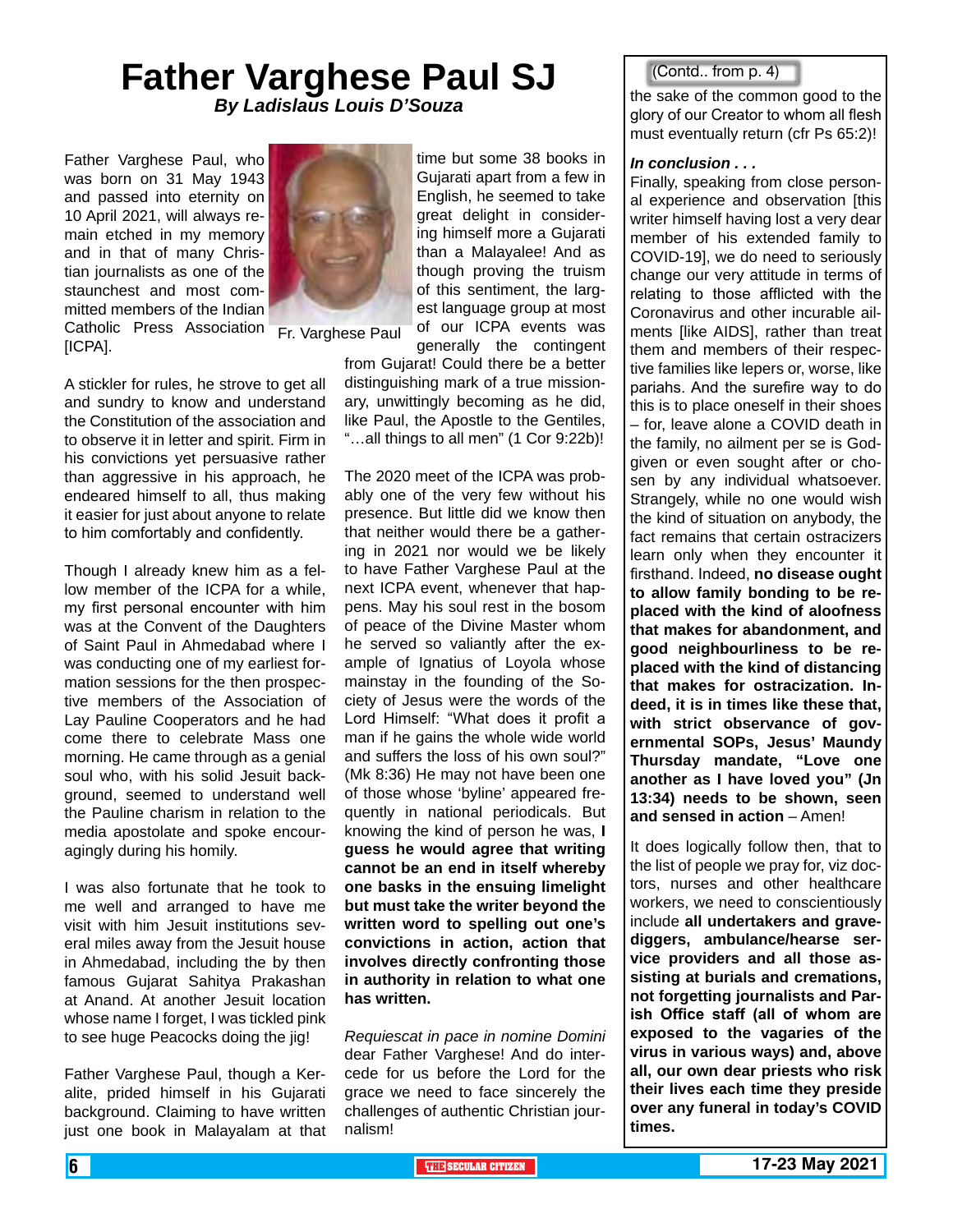## **Ramadan 2021 & Corona lockdown**



### *—compiled : Ivan Saldanha-Shet.*

**The Mumbai and most parts of India Islam has a major following. Islam is the second largest religion in India and Muslims are** India Islam has a major following. Islam is the second largthe second largest community after Hindus in the country. Islam reached India in the very early period of it's foundation and it is believed that one of the Prophet Muhammad (PBUH)'s companions Malik bin Deenar came to India's western coast in 7th century and a mosque was built there in 629 which still exists. Since then Islam has a very strong root in the subcontinent. Muslims ruled India for over 600 years and contributed in many ways to Indian culture and society. Their contribution to literature, art, culture and architecture are part of India's glorious history. After 1947, after the partition, despite being in large numbers Muslims' role was negligible in many walks of life, in southern India it was better and therefore socio-economic situation of Muslims is comparatively better.

Muslim community is eager to celebrate the red letter day of the Islamic Ramadan Eid on May 14 or so. With the Ramadan month fasting commenced a month ago in April; notwithstanding the ever invading Corona Pandemic. As per predictions and the actual scenario all over India and many parts of the world the coming days and weeks are sure to be a time of holocaust with regard to the Corona

scourge and all out precautions are in place. It is note worthy that the Muslim fraternity has even in the midst of such trying times have maintained the fast and possible traditions of the holy Ramadan month, the religious leaders of Islam have made adjustments giving meaning to the stringent fast so that people are magnified in holiness for the Eid. A 3-day celebration called Eid al-Fitr brings families and friends together in early morning prayers followed by feasts and fun. The 2021 Eid al-Fitr is likely to fall on or after Wednesday, May 12. The Corona regulations are likely to hamper the celebrations but, the understanding and resourceful people will make do as best as possible, Blessings will flow down to earth.

"Ramadan Eid" : Ramadan is the ninth and most sacred month in the Islamic calendar, during the month Muslims around the world fast from daybreak to dusk every day. They start their day by eating 'Sehri' which is an Islamic term referring to the meal consumed early in the morning before fasting. They later break their fast at 'Iftar', the evening meal consumed at sunset. The fasting or 'Roza' during Ramadan is not just about abstaining from food and drink, the real purpose is to attain purity and piousness in order to be closer to Allah. Special night prayers called 'Taraveeh' are offered in mosques during the holy month. Ramadan culminates with the celebration of the festival Id-ul-Fitr.

History and Obligations : The Muslims fast the whole month as it teaches them the true meaning of perseverance and tolerance. During this month, Muslims are not only supposed to refrain from eating and drinking during the stipulated timing but they are also required to curb all negative emotions and prove themselves to be the good Muslim. Moreover, the Quran was also completed this month. During these times, Muslims spend generously to make the food available to the whole community, especially the poor and have nots. The plight that citizens are facing today due to the Corona Pandemic that first hit in March 2020 is distressing. A senior Muslim laments bussinessman very clearly said that with the corona chaos faced by all levels of people - this Ramadan is a sad plight - economy has dipped and many people are in dire straights. The hard working Islamic community is shaken by the fall out of the pandemic. Families have been separated by the regulations in force in most countries and communication is limited, fortunately the social media and internet allows some distant contact and remote socialising. This Eid here will not afford public mass gathering for the Eid prayers and festivities. It will all be a nuclear manifestation of traditions - payers and festivities and banquets will be limited to families and homes. However, all will pray for the end of this scourge and that better times will result with God's grace.

Thus Ramadan a time of grace and blessings, will see a truncated format. All religions definitely have and follow such spiritual practices to uplift the soul and body. Such practices bring grace and goodness to all humans of good will; in times of this serious pandemic peace can result, enlightenment, solace, and acceptance will materialize to help the common people be more confident and tolerant with many blessings poured down from the Almighty.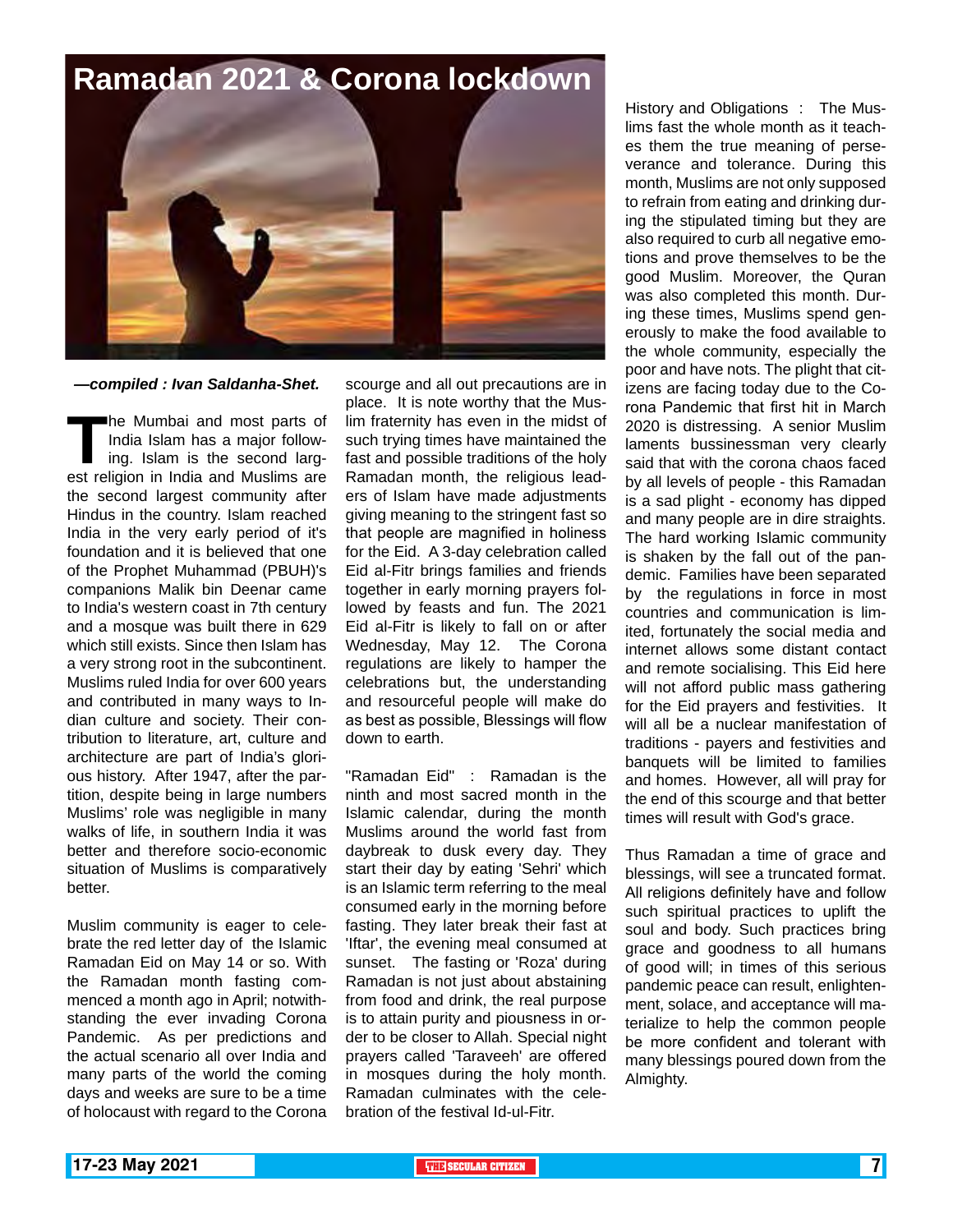# **Mulling Over Options In These Depressing Times**

s if the consternation of the pandemic is not enough, the country has now to deal with the horrors of hospital mishaps claimpandemic is not enough, the country has now to deal with ing the lives of coronavirus patients admitted there.

Less than 48 hours after a shocking oxygen leakage-triggered mishap claimed the lives of 24 patients at a Nashik civic hospital, as many as 14 COVID-19 patients died when a fire swept through the Intensive Care Unit of a pandemic hospital at Virar in Maharashtra's Palghar district.

While conflicting reports as to the cause of the fire have emerged, the fact remains that a 'maintenance shortcoming' was responsible for the unfortunate incident.

Even in the mishap which occurred at the hospital run by the Nashik Municipal

Corporation, oxygen supply was disrupted due to a leakage in the main oxygen storage tank.

Timely maintenance of all medical equipment is a vital aspect of hospital management. Any negligence could lead to fatal consequences.

Moreover, such accidents which happen in designated COVID-19 facilities draw all the more attention for the nature of patients who are lodged there. Fighting against the ravages of the disease, they are all in a very vulnerable position. Any lapse from the hospital managements' side will hence prove costly resulting in the loss of lives.

The state administration will hence have to take a stringent view of these mishaps and bring the guilty to book.

As the pandemic continues to rage on, COVID care centers across the country are in the grips of a severe shortage. In addition to the oxygen crisis, hospitals across the country are battling acute shortage of beds, medical staff and life-saving drugs as well!

If Kerala can, why not the rest of India! This is the question that weighs heavily on everyone's mind as a gasping capital welcomed Oxygen from Bangkok and Paris to save the lives of Delhi citizens.

As the mad scramble for oxygen in most parts of the country continues unabated, it is pertinent to have the nation envisaging ways to enhance its share of the life-saving gas. Without delving into the probable causes that went into the oxygen crisis in India,

solutions are the need of the hour.

The move to rope in private hospitals to accommodate coronavirus patients too is yet to yield the desired results.

Moreover, reports of 'waiting lists' in crematoriums in the na-

tional Capital should also turn one's attention towards the miserable condition prevalent where the COVID victims are being denied dignity even in their death.

Besides putting the country on international travel red list as COVID-19 cases here burgeon, the deadly coronavirus has further snapped India's link with a large part of the world.

Yet there is no perceptible change in the behavior of the people as they continue to move around flouting the safety guidelines prescribed.

Nor has the government shown the verve to strictly enforce the restrictions imposed. Although undesired, as apprehended, are we rushing headlong into an inevitable lockdown once again!

Although researchers believe that there could be a number of factors at work in the COVID surge, one can't but have a feeling that it has been elections that has spelt doom for the country vis-à-vis the worsening CO-VID predicament for India.

For the Madras High Court to have severely reprimanded the Election Commission of India over the COV-ID-19 second wave in the country and holding it 'singularly' responsible for the spread, it would have taken some damning evidence which very strongly suggested that the EC did not take cognizance of the deteriorating situation brought about by the pandemic.

Lacking any kind of exercise of authority, the ECI has been criticized for being the most irresponsible institution over the last few months in not stopping political parties from wanton abuse of the COVID-19 protocol.

Of course these observations were made by the Bench while hearing a plea moved by Tamil Nadu Transport Minister seeking direction to the ECI to follow a slew of measures aimed at ensuring fairness in the counting of votes on May 2 in one of the constituencies where there are 70 aspirants contesting the seat.

But the story of indifference during this last one month of elections in four states and a Union Territory which went to polls couldn't have been more contemptible.

Allowing huge political rallies during a pandemic in which social distancing norms and masking were thrown to the winds, the Election Commission without a doubt is grossly guilty of disregarding the orders of the court in this matter.

If Constitutional authorities are to be reminded time and again that public health is of paramount importance, one can well gauge the emphasis given to this aspect of safety during the pandemic.

As so rightly said, it is only when a citizen survives that he will be able to enjoy the rights that a democratic republic guarantees.



*by Pachu Menon*

(Contd.. on p. 9)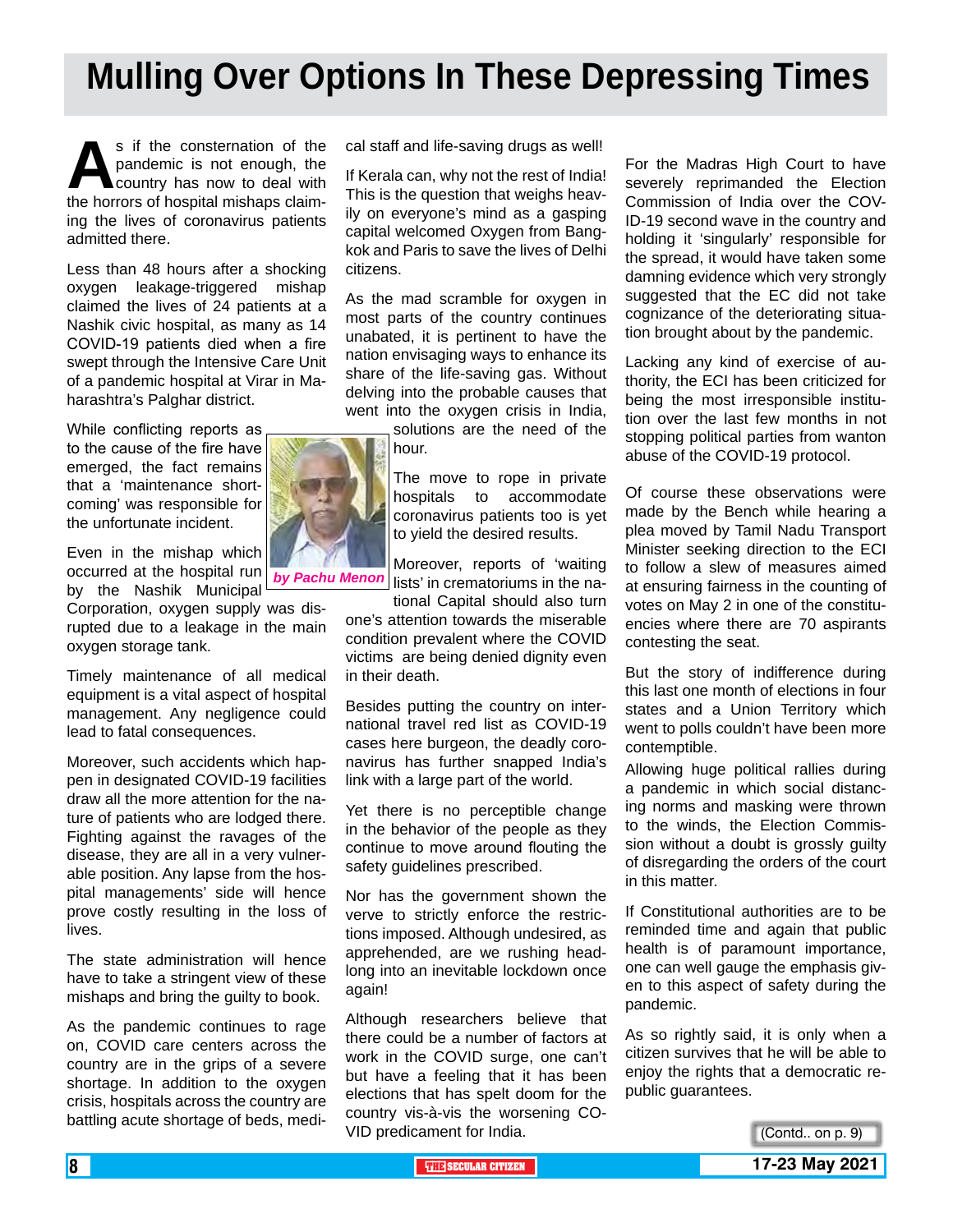Hence the warning that the High Court will stop counting of votes unless a blueprint for Covid-safe behavior is in place should serve to remind the ECI that it cannot behave arbitrarily on such matters!

However, while understanding that elections are another way of exerting constituent power, it is somehow difficult to comprehend the manner in which the government has gone about declaring and conducting elections in the recent past with complete disdain for the safety diktats prescribed as regards the Covid-pandemic.

The municipal elections held in Goa pretty much conform to these irregularities.

It is at such times that the mind mulls over various options to tide over the hopeless situation that we appear to be in now.

Is there a better way to manage the entire electoral process in the country! Could the nomination procedures, election campaigns and the polling be carried out in such a way so as to attract the least of crowds!

Ever since the COVID-19 outbreak, governments across the globe have been discouraging large gatherings and encouraging the 'Work From Home' concept to overcome the scourge of the virus.

With 'virtual' platforms being conceived for carrying out virtually everything under the sun, business or otherwise, would it be wrong to conceptualize similar methods to accomplish the not-too-cumbersome task of electing our representatives!

With healthcare, education, business and other aspects of everyday life acclimatizing to the 'online' craze during the pandemic in the country, isn't it time the nation also thought about conducting elections online!

 $\bullet$ 

# **Gasping for breath**

**The freshness of the air in your<br>
environment has a fundamen-<br>
tal impact on the quality and<br>
length of your life. Air is more a ne**environment has a fundamental impact on the quality and cessity of life than either food or water. Imagine living in a city where a grey brown, noxious haze or smog permeates. Imagine that its streets are filled with jam-packed traffic, a slow moving assembly of vehicles which spew unhealthy exhaust fumes of carbon monoxide and other harmful chemicals. The air is not pleasant to inhale and it gives you breathing trouble, makes you cough and wheeze. Your eyes water, your nose runs and have headaches. Many regular walkers would have experienced all this. Place like parks appoint sweepers to sweep around the time when morning walkers do their daily walkers.

Instead of getting fresh air inside the Park we get a share of dust swept out by the caretaker of the park. Similarly, when we travel in public places, the smokers spread smoke and part of the smoke is entering nos- C.K. Subramaniam trils of the non-smokers as well. That is a pity indeed.

The suspended particulate concentration of the air has a significant impact on a person's health. Bus drivers, two-wheeler riders and auto rickshaw drivers are those who suffer most with chronic respiratory problems and diseases. Airborne lead from leaded petrol is a major air pollutant, In high concentrations it is known to impair liver and kidney functions and is associated with reduced mental development of infants and children. There are only three mega cities in which suspended particulate matter concentration is, by and large within WHO-prescribed limits: Tokyo, New York and London.

All said and done, vehicular traffic is a major source of pollution in all mega cities. In half of them, it is the single most important source. It is a major source of four of the six major air pollutants-carbon monoxide, nitrogen oxides, hydrocarbons and lead. When cities expand into mega cities, more people drive more vehicles, greater distance and for longer periods. In the absence of controls automotive emissions will only increase. Though EURO II emission norms have been introduced for the whole country and EURO III norms for our mega cities, the rapid increase in vehicular traffic makes it necessary for even more strict automotive emission controls.

Another major urban pollutant in cities is noise pollution, which may be defines as displeasing human sound that disrupts the activity or happi-



ness of other humans in a city. Roadway noise is the collective sound energy emanation from motor vehicles. In a growing cities, roadways noise contributes largely to the total societal noise pollution. A car can reach up to 85 decibels, while the

noise levels at railway stations can reach up to an average of 110 decibels. Aircraft are more worse. A person exposed to such noise for a long time may grow deaf. Those who live in cities are affected by several ailments that include vegetative vascular dystonia, heart failure, dyspepsia and head aches. It is better to cover the face when driving a vehicle through a high way.

A third concern is water that is so essential for life. Everyone wants clean water to drink. As there is natural water pollution, most Hotels depend on unclean water. Let us not allow the pollutants to allow to enter our body through casual approach and take all the precautions to make a healthy life. Health is wealth is really true.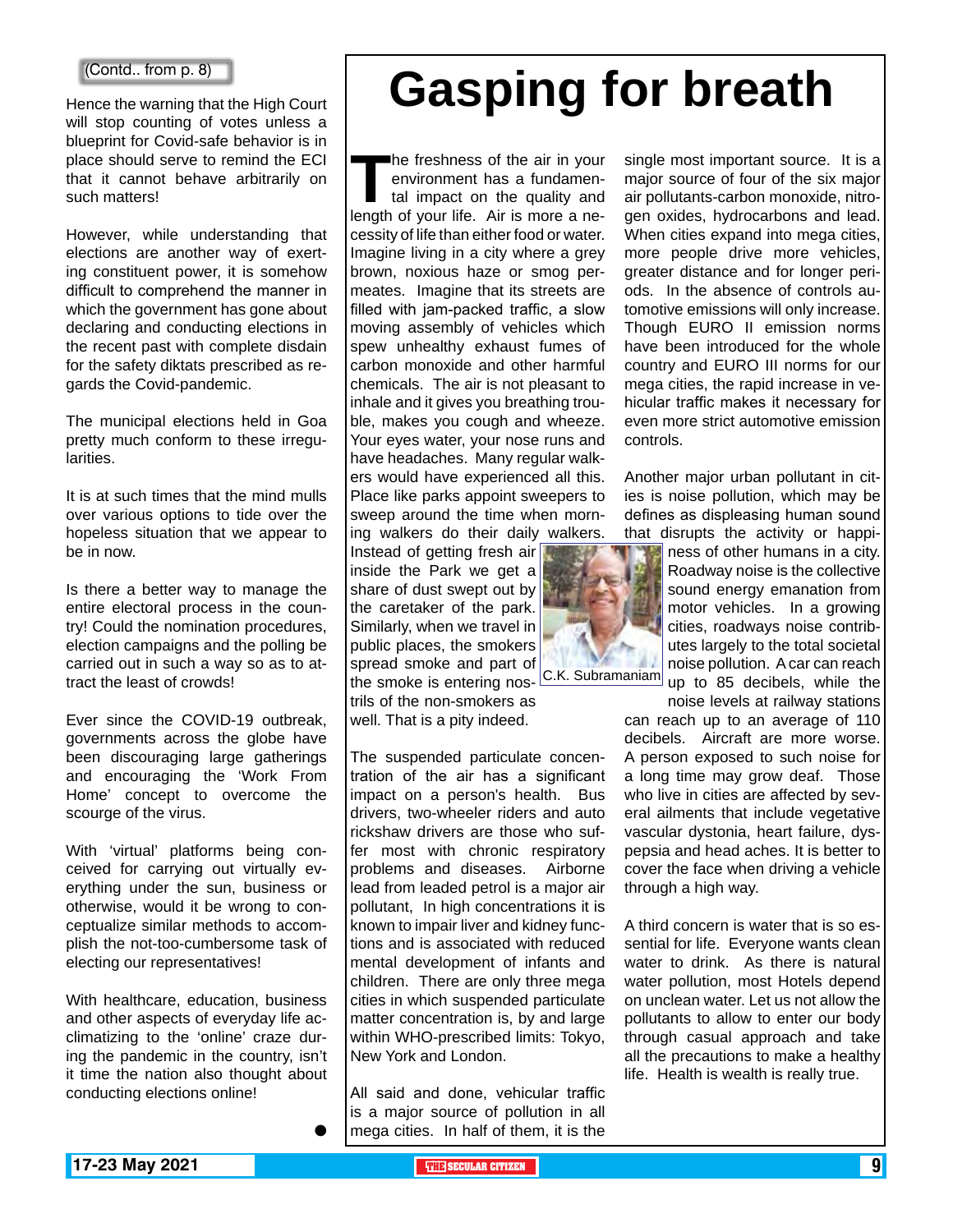# **Murder At The Altar**

This title could be shocking. Is it some kind of Agatha Christie "who dunnit"? But such an event did take place about 1000 years ago when St. Thomas Becket was murdered at the altar of Canterbury Cathedral, of which he was the Archbishop, on 29/12/1170. This was at the behest of King Henry II, who wanted to have absolute dominion over the church.

Nevertheless, at this time I am reminded of an Agatha Christie murder mystery "Murder on the Orient Express", a 2017 movie based on Christie's 1934 novel by the same name. It is about a man who is stabbed to death on a moving train. There were eleven knife marks with different degrees of ferocity and at different angles. Agatha

Christie's famous Belgium detective Hercule Poirot, who was also travelling on the same train, concluded that eleven different people, who were seeking revenge from the victim, each had a hand in the murder. Each one had his or her own motivation.



I was also reminded of the Bob Dylan song "Murder Most Foul" that he had composed at the assassination of John F Kennedy in November 1963.. All these murders were premeditated. What if we take the lives of others without actually intending to? Listen to this observation by Chief Justice Sanjib Bannerjee of the Madras High Court on 30/4/21. While holding the Election Commission of India (ECI) singularly responsible for Covid deaths in Tamilnadu during the State Elections it had made an oral remark that ECI officials should "Probably be booked for murder". This set the cat among the pigeons, because it was probably the most scathing remark of a senior court against any Government officials.

Taking a cue from the Madras High Court, the U.P. Teachers' Association claimed that 700 teachers had died during election duties during the recent Panchayat elections, for which they were on duty.

Social media was aflutter with images of a sage (but not sagacious looking) Prime Minister, permitting super spreader events like the Kumbh Mela at Haridwar, where, as per mela records, 9.1 million had congregated. TV images showed the world how careless and callous we have been about Covid. The PM was crisscrossing the country for election rallies and boasting of the crowds present. Again, it was only at the fag end of the Bengal elections when the Calcutta High

> Court reprimanded the ECI that it put restrictions on political rallies. By then the damage was done. I won't add to multiple political commentators saying that for Modi, elections mattered more than human lives. Should he be called the Butcher of 2021?

> Covid became very real to me. Five of my immediate neighbours died. My wife's niece, a 41 year

old architect, died in Pune, just three days after being admitted to hospital. Both her parents were in intensive care, in the same hospital and were only told of their daughter's death after they had sufficiently recovered.

I myself developed a slight fever and cough on 23rd April. Fortunately I got timely Covid treatment through a family doctor friend. I also had the support of my wife and son; plus the urban luxury of having oxygen bearing Ashoka and Neem trees in my compound. They helped me pull though in two weeks, though I am still very weak.

However, I wish to focus on the stories of those who were not as lucky as me. A family attended the Holy Week services in the Delhi NCR region, though that particular parish comes under Meerut Diocese. Shortly after Easter Sunday (4th April) and a crowded church service, the assistant parish priest died of Covid; and our friends two daughters have had to undergo home isolation.

In my hometown Kanpur, I kept warning our priests that they were not following Covid protocols. My pleadings fell on deaf ears. The only restriction imposed was to not touch the cross during veneration on Good Friday. On Easter Sunday one parish priest was boasting about how many were attending the service (in a poorly ventilated church). A few days later the assistant contracted Covid, and he himself was put on a ventilator. Some of the parishioners did die of Covid. Another parish had organized a charismatic healing retreat just before Holy Week. That church is also poorly ventilated, like most modern "match box" churches. The charisma did not work. Both the priests and several parishioners got infected.

The moot question is, "Who is responsible for these deaths?" Is it not murder at the altar, slightly different from that of St Thomas Becket? Is it not like Murder on the Orient Express, with eleven stabs wounds of varying intensity? Is it not Murder most Foul? Let me now come to the tragedy that hit me the hardest.

Some twenty years ago I had helped a childless couple adopt a child from Mother Teresa's orphanage. His father never wore a mask. We last met in church on Easter Sunday. As usual he was without a mask. When I reprimanded him he laughed saying that there was no need of a mask in Church. The priest standing by said nothing. Two weeks later this couple had succumbed to Covid! The young boy was orphaned again! An army officer, who was standing by when I was reprimanding this friend, phoned me the day he died, "Remember what you said to him, but he did not listen. What a tragedy". If this is not murder at the altar pray what is?



**10 THE THE SECULAR CITIZEN 17-23 May 2021**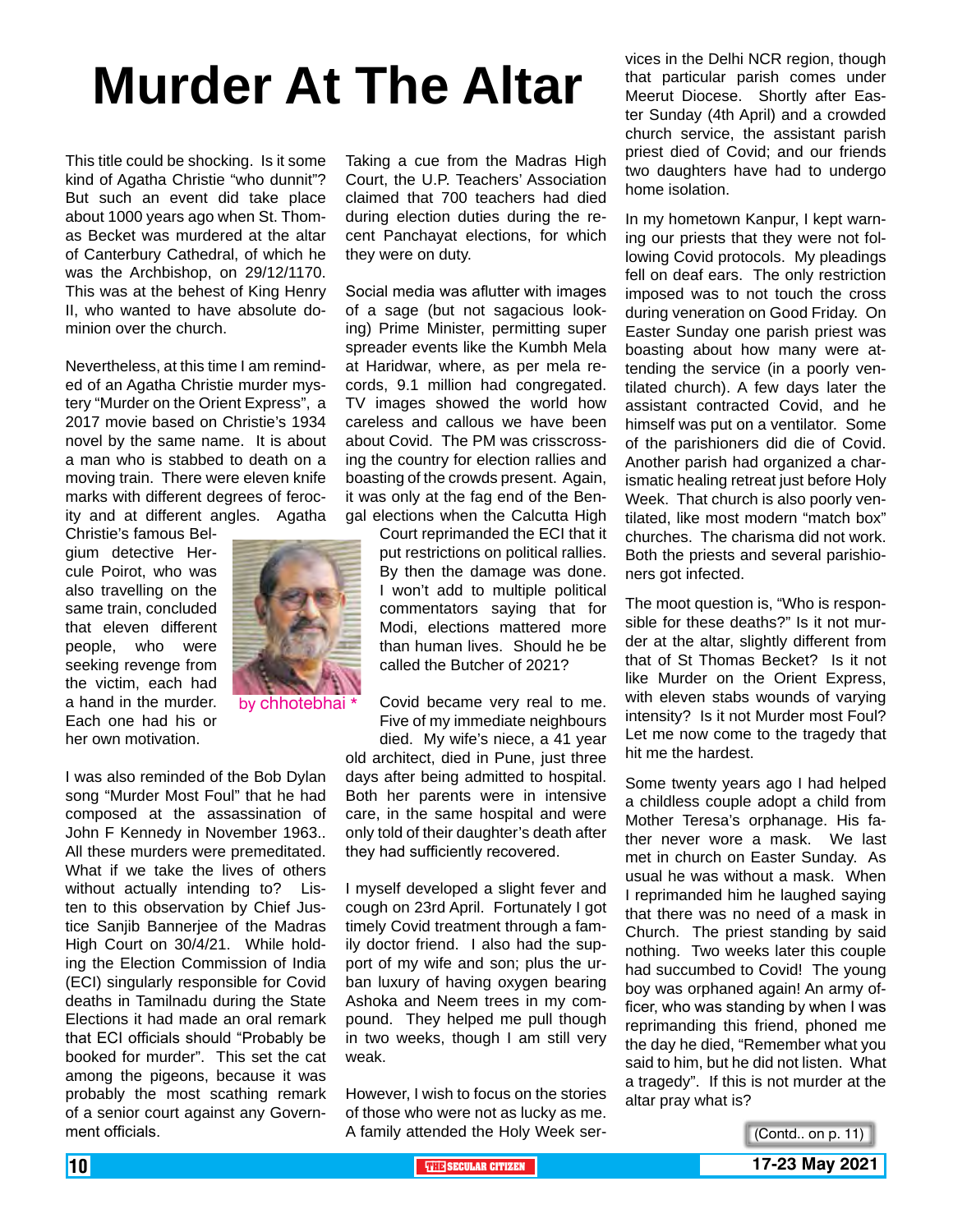### (Contd.. from p. 10)

Often my wife and I were the only members in the church wearing masks. Some even made fun of us behind our backs. The familiar refrain was "We have come to church, nothing can happen to us". I kept telling people that this was the sin of presumption. The Catechism of the Catholic Church (CCC) terms it a sin against the very first commandment (cf CCC 2091) It further states "There are two kinds of presumption. Either man presumes upon his own capacities, hoping to save himself without help from on high, or he presumes upon God's almighty power or his mercy" (CCC 2092). The best way to put it is to jump in front of a running train, proclaiming "God will save me".

This was the very temptation (trap) which Satan tried against Jesus. When Jesus countered Satan with scripture quotes, Satan resorted to scripture itself, saying "If you are Son of God throw yourself down from here for scripture says – He has given his angels orders about you, to guard you ... They will carry you in their arms in case you trip over a stone (Lk 4:9-11). Jesus counters Scripture with Scripture itself "Do not put the Lord you God to the test" (Lk 4:12). He was quoting from Deuteronomy 6:16.

Unfortunately, it would seem to me that many of us have put the Lord our God to the test, by our highly irresponsible acts. We cannot bring back lost lives, but we can learn some lessons, to save those still standing. Let us not be accused of murder at the altar.

# **For all your Printing needs under one roof**

**Books, Folders, Magazines, Office stationary, Leaflets, Handouts, Reports, Cards, Presentations, Religious readings, Designing, Ad designs, Packaging boxes, Cartoons, Exhibition displays, Product Marketing promotional innovations.**

> *Contact:* **The Secular Citizen Tel.: 9820485389**

# **Matrimonial Proposals**

### **Proposals are invited for**

**Mangalorean RC Bachelor, 31 years belonging to a highly educated and very affluent family with interests in healthcare, agriculture and many other sectors, Tall, Fair, Handsome, Holding Doctorate, managing the family business in Karnataka State. (REF:MM104)**

**40 years Mangalorean bachelor doctor (Ph.D) Ht. 6' Wt. 75 kg Fair., Hadsome. no bad habits. High affluent society well connected. Belongs to highly placed business family in Mumbai (REF:MM103)**

**28 years Mangalorean spinster C.A., Ht. 5'.6" Wt. 49 kg Fair., Beautiful. well cultured. Affluent society. Belongs to established business family in Maharashtra (REF:MM105)**

**28 year Mumbai based Goan Roman Catholic Bachelor, Ht. 5' 10", Wt. 72 kgs, Wheatish Complexion, Edn. B.Com., Profession : a Banker (REF:MM109)**

**Vasai based affluent business family R.C. East Indian Spinster, 33, years Ht. 5' 2", very beautiful and pretty. MS General Surgeon, Doctor by profession. (REF:106)**

**Mumbai based now in Dubai Mangalorean Roman Catholic Spinster, 33 years, Ht. 5' 7", Fair Complexion, Edn. BMS, profession: a Senior Merchandiser (REF:107)**

**Mumbai based Mangalorean Roman Catholic Spinster, 29 years, Ht. 5' 4", Wt. 72 kgs, Wheatish Complexion, Edn. B.Com., C.A., Holding a managerial post. (REF:108)** 

*Those interested in this proposal :*

- Registered members of Royal Christian Family can just email us mentioning the respective ref no. and your registered no.
- Non registered Grooms or Brides are requested to upload your profile at our website www.royalchristianfamily.com and contact us on our email: royalchristianfamily@gmail.com mentioning the respective ref no. along with your registered ID.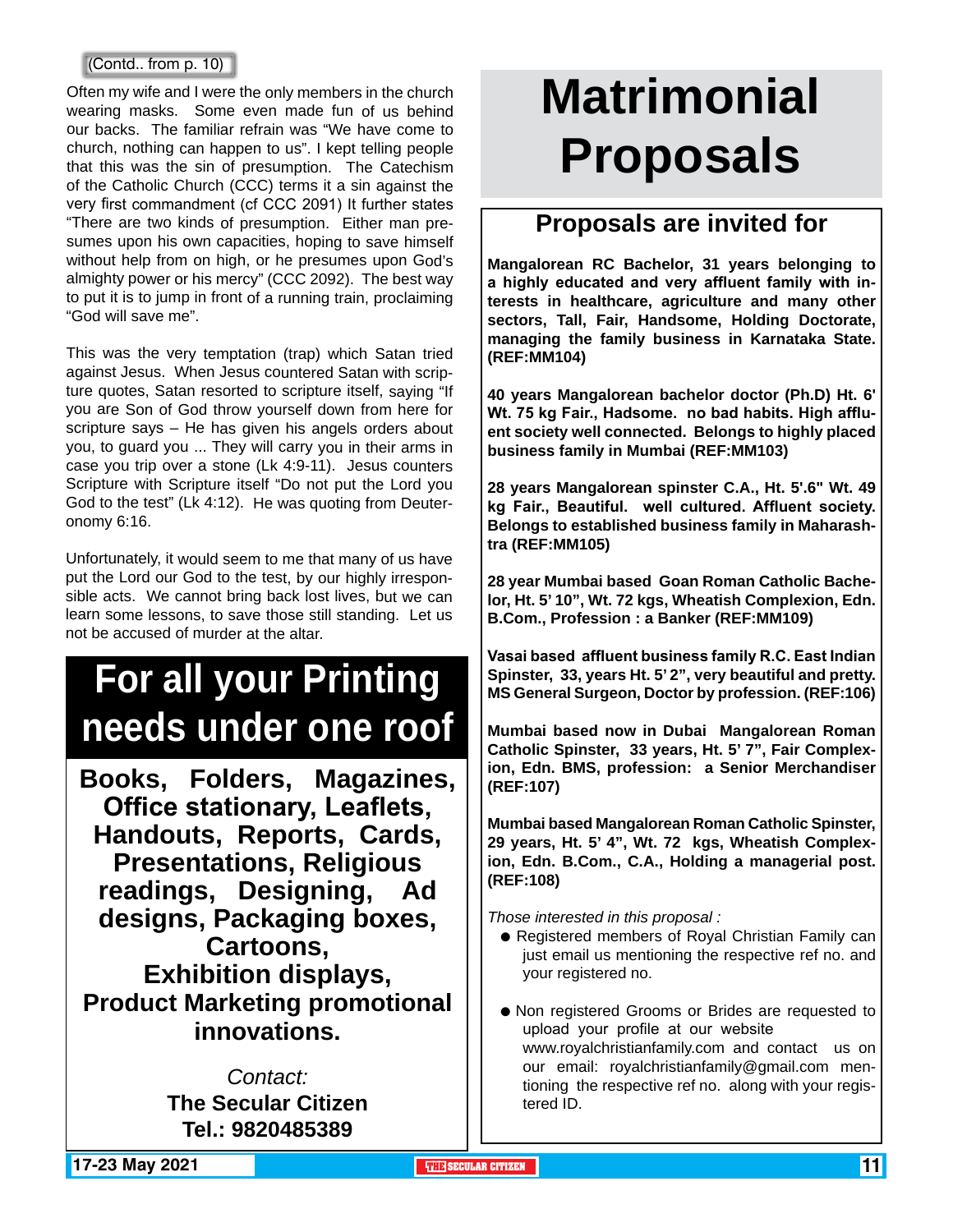Mother: What did you learn in school today Son: How to write Mother: What did you write? Son: I don't know, they haven't taught us how to read yet!

Student: The brain is a wonder full thing

\*\*\*\*\*

Teacher: Why do you say that? Student: Because it starts working the second you get up in the morning and never stops until you get asked a question in class!

\*\*\*\*\*

TEACHER : What is an island ? Pupil : A piece of land surrounded by water except on one side. TEACHER :On one side ? Pupil : Yes, on top ! \*\*\*\*\*

TEACHER : Why does your geography exam have a big zero over it. Pupil : It's not a zero, the teacher ran out of stars, so she gave me a moon instead !

\*\*\*\*\*

TEACHER :What's you name ? Class : Ravi TEACHER : You should say "Sir" Pupil : OK, Sir Ravi ! \*\*\*\*\*

The health service in this country is iles away from home. \*\*\*\*\*

TEACHER : Ravi, can you find me Australia on the map please ? Pupil :There it is TEACHER : Now, Ravi, who discovered Australia ? Pupil : I did ! \*\*\*\*\*

TEACHER : What is the plural of mouse ? Pupil :Mice TEACHER : Good, now what's the plural of baby ? Pupil : Twins ! \*\*\*\*\*

Some parents got letters from the principal of the school that their children were behaving like animals.. One parent wrote back... Sir, You expect our children to... Wake up like roosters



Carry bags like donkeys Run to the school like deers Work hard like ants Copy from the blackboard like monkeys Be quiet as fish And after all this you are surprised they behave like animals??? \*\*\*\*\*

In a Nursery School Canteen...

There's a basket of apples with a notice written over it :-

"Do not take more than one, God is watching"

On the other counter there's a box of chocolates.

A small child went & wrote on it.

"Take as many as U want, God is busy watching the apples"...

NEVER ACT SMART WITH Today's Generation..!.!

\*\*\*\*\* In the class teacher said Teacher: "The first person to answer my question will go home early" Santa threw the bad outside Teacher asked: Whose bag is that??? Santa answered:It's mine... i am going home bye..bye... Teacher:!!!!

\*\*\*\*\*

Teacher: What is the chemical formula for water? Student: HIJKLMNO. Teacher: What are you talking about? Student: Yesterday you said it's H to O. \*\*\*\*\*

Teacher : Millie, give me a sentence starting with ' I. ' Millie : I is... Teacher : No, Millie...... always say, 'I am.'

Millie : All right... 'I am the ninth letter of the alphabet' \*\*\*\*\*

Teacher: How old is your father? Student: He is 6 years. Teacher: What? How is this possible? Student: He became father only when I was born.

\*\*\*\*\* A letter from a teacher to a parent: Dear Parent, Kumar doesn't smell nice in class. Please try to bath him. Parent's answer: Dear Teacher, Kumar is not a rose, Dont smell him,Teach him..... \*\*\*\*\*

Teacher to a grade 2 student : Who is the youngest member in your family? ? Student : Papa Teacher : Beta youngest, sabse chota kaun hai ? Student : Papa Teacher : How ? Student : Because he still sleeps with mummy!

\*\*\*\*\*

Teacher: Chand par pehla kadam kisne rakha? Pappu: NEIL ARMSTRONG. Teacher: Aur doosra ? Pappu: Doosra bhi usi ne rakha hoga ..... Langdi khelne thodi gaya tha woh!!!! \*\*\*\*\*

Teacher :What happened in 1809? Student: Abraham Lincoln was born. Teacher :What happened in 1819? Student: Abraham Lincoln was ten years old. \*\*\*\*\*

Teacher: What are some products of the West Indies? Student: I don't know. Teacher: Of course, you do. Where do you get sugar from? Student: We borrow it from our neighbor.

\*\*\*\*\*

Teacher: "what's the further away, America or the Moon?" Student: "America!" Teacher: "America? Whatever gave you that idea?" Student: "Simple, We can always see the moon from the india, but not America!" \*\*\*\*\*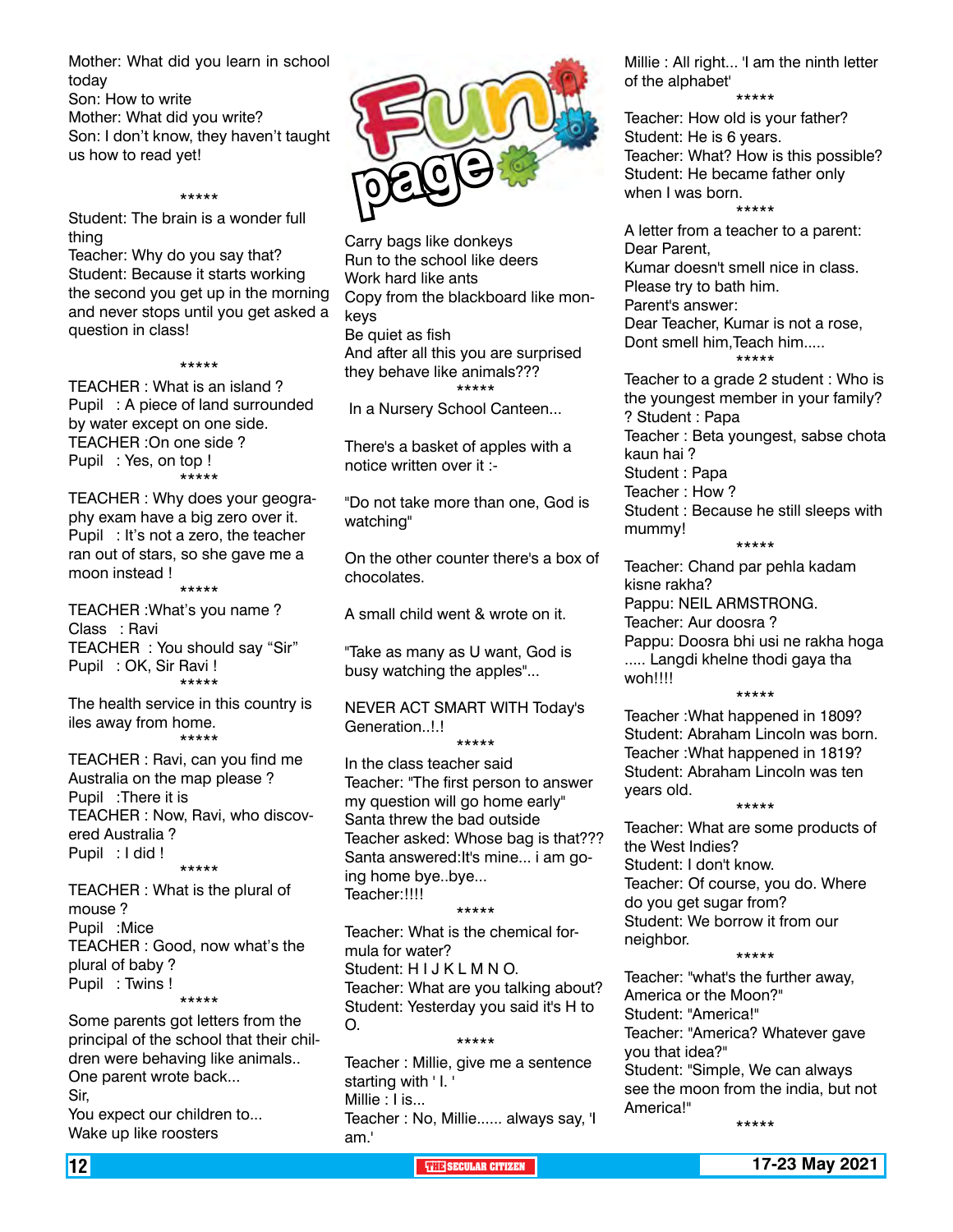# **'Conscience' of the Executives in Question!**

The Allahabad High Court pro-<br>
nounced a marker judgment on<br>
the 4th day of May 2021 and it<br>
has major moral implications for the nounced a marker judgment on the 4th day of May 2021 and it entire 'executive sector' of the country, from top to bottom or bottom to top, across the states and other units. The verdict was in the wake of the 'acute shortage of medical oxygen for patients who were afflicted by covid-19' and the ensuing tragic death of the humans.

The ruling of the court reads, "Death of covid-19 patients just for non-supplying of oxygen to the hospitals is a criminal act and not less than genocide". The clear reference is to those responsible for ensuring the continu-

ous procurement and supply of medical oxygen. Obviously, the words 'criminal act' and 'genocide' attracts serious attention by one and all.

A Bench of Justices Siddhartha Varma and Ajit Kumar were addressing the District Magistrates (DMs) of Luc-

know and Meerut. The Bench asked them, "How can we let people die in this way", when 'medical science has advanced so much that heart transplantations and brain surgeries are now a reality'. The Bench made these remarks in response to a PIL, seeking 'immediate remedial measures to be taken by the government', at all levels.

The judges strictly ordered the DMs to do an 'immediate homework' of verifying the news of covid-19 patients dying of oxygen shortage and of submitting reports within 48 hours by Friday, the next date of hearing. The officials were also instructed to appear in person for the hearing.

The court had taken cognizance of the stories of oxygen shortage going viral on social media, which blatantly challenges the brutal "harassment meted out" by the district administrations and the police "to those poor citizens who

were begging for an oxygen cylinder to save the lives of their near and dear ones". The court also found these news items 'showing a quite contrary picture to the one claimed by the government'.

The court had also cautioned the 'Election Commission', saying 'any slackness from its part will not be tolerated' with regard to its responsibilities. This warning was at the rear of the news published in Hindi daily, Amar Ujala, on 27 April, about 135 teachers (shiksha mitras) and investigators on duty at 'panchayat polls' who allegedly had to succumb to covid-19.

The court gave direction to the SEC to

produce before it CCTV footage in print and in a pen drive from designated counting areas and centres, like Lucknow, Prayagraj, Varanasi, Gorakhpur, Ghaziabad, Meerut, Gautam Buddh Nagar (Noida) and Agra, along with an 'action plan' against the flouting of

covid-19 procedures. This was following the failure in complying with the covid-19 protocols and guidelines by Election Officers and Police administration at the counting of votes for the gram panchayat polls.

Coming back to the chief point in question, failing to supply medical oxygen to the hospitals is declared a 'crime'. Obviously, medical oxygen is a question of life and death for the patients who have become extremely vulnerable. Allowing human beings to die out of shortage of medical oxygen is equal to 'genocide', which is mass murder. These charges apply to administrators and executives at all levels, who are supposed to make provisions of all sorts, of course, medical requirements on a priority basis. This, by the Allahabad High Court, is a brilliant assessment of the malfunction of those who have opted to be within the administrative machinery, indeed so. In fact, by holding the 'executives' of

the country, centre, state, district, panchayat, and the like, responsible for the collapse in making the basic provisions for the wellbeing of the people in their respective area of operation, the court has, in fact, articulated the 'conscience of governance'. Along with defining the 'sense of right and wrong' of the administration, the court has underlined also the 'super conscience' of the judiciary, especially during times when the executives barefacedly fail in their primary duties that are stipulated by the Constitution of India.

The cutting question of the court 'how can we let people die in this way', as against the huge modern developments and facilities, especially in the medical sector, is a matter of million dollar concern. The entire superlative claims and boasts collapse miserably in a spur of the moment. It simply rewinds the human civilization and puts it back to the primitive times, perhaps in a much worse way. All the revolutionary progress of science, technology, thinking and culture get defeated, mournfully so.

The razor sharp question that emerges is how could 'crime' and 'genocide', whatever be their type, be ever accommodated with governance? Being part of the government is not a licence for having a super leisure time, enjoying power and money and all the best of what the world could offer them. It is not for exercising authority in a wholesale manner and for celebrating a magnified ego either.

In point of fact, governance has to be necessarily 'good governance' that is proactively oriented to the wellbeing of the people. It calls for 'qualities of the mind, of the heart and of the spirit', which amounts to a 'conscientious behaviour' in planning, being prepared for any eventuality, being available to people and in performing, all in a transparent mode. To say the least,

(Contd.. on p. 15)

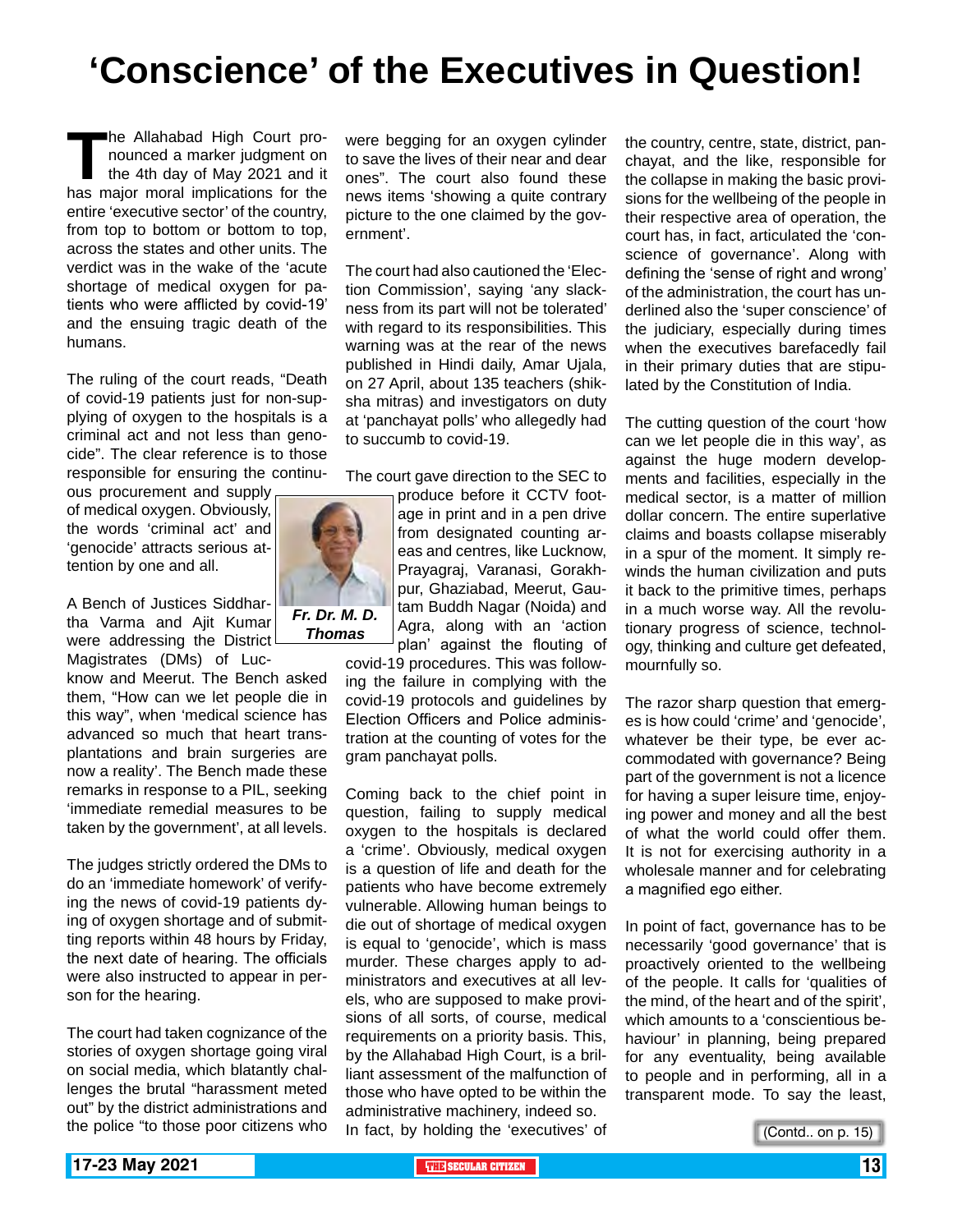### **Modiji, How Long Shall**

**All high courts in the country are up against you Modiji. One of them said that due to the scarcity of hospitals, vaccines, and oxy**up against you Modiji. One of them said that due to the scargen, you have caused Jana-samhar (Annihilation of humanity) in the coun-

try! No place at the Ganges to burn the last remains of the Hindus! Hence our question to you: Modiji, how long will the Bharat Mata bear with you?

### **Mamata Banerji Still Harassed.**

*Vasai*

Banerjee, who has been unanimously elected as the legislative party leader, was sworn in as the chief minister of West Bengal for a third term on May 5 and the newly-elected (legislative) members took oath in the Assembly on May 6. According to the final results announced by the Election Commission, the TMC romped home in West Bengal, pocketing 216 of the 292 assembly seats that went to polls and secured a third straight term in office. The Mamata Banerjee-led party's main challenger, the BJP, bagged 77 seats, while the ISF, which contested with the symbol of the Rashtriya Secular Majlis Party, and an independent, managed one seat each. Modiji, allow Didi to rule peacefully now? No! Your party started riots in the state! No wonder that this is the first time that a prime minister did not call to congratulate her after winning the Assembly elections!

Your one aim is to establish BJP rule in all the states by hook or crook. Where you cannot win elections you buy MLAs. In West Bengal you could not buy enough MLAs, you started riots! Nearly a week after the result of the bitterly contested West Bengal Assembly poll was declared, post-poll violence continues in different parts of the State. Who caused it? Why should the Trinamul cause it? They have won the majority and they are keen on ruling the state peacefully. It is your defeated BJP is creating an impression

### **The Bharat Mata Bear With You?**

that there is so much unrest that the President's rule has to be imposed! Even after Chief Minister Mamata Banerjee appealed for peace, announced compensation for those who

died and the Union Home Ministry sent a team to take stock of the situation!

But by now it is clear that BJP has created a string of posts and videos, including *Fr. Michael G.* fake ones, surfaced on different social media platforms! Social media posts by veri-

fied Delhi-based handles about BJP polling agents allegedly in Birbamul were called out as fake by West Bengal police as early as May 4. On May 6, the Kolkata police busted another fake post in which a pro-BJP handle claimed that a party worker Mainak Moitra was killed in Sitalkuchi. But soon a message came: *"... BJP IT Cell is now claiming, I am Manik Moitra and died in Sitalkuchi. Please don't believe these fake posts and please don't worry. I repeat: I am (still) alive,"* a social media user said. Kolkata police said that legal action is being taken in this regard. A scroll on the timeline of official handles of the police forces refers to at least half a dozen or more posts and videos of violence, burning of houses or vehicles being called out for being fake. The West Bengal Police Criminal Investigation Department has arrested a youth from Deganga in North 24 Parganas for spreading fake information and attributing it to post election violence. Police officials admit that they are constrained to act in many cases, as the handles peddling the misinformation are operated by people outside the State. Not only supporters of political parties but also key functionaries of quasi-judicial bodies have posted videos on social media, claiming they were linked to post-poll violence in the State. Political observers and organisations working for conflict resolution are of the opinion that the "amplified, opinionated campaign

on social media" is making the situation murkier.

There can be no denial that post-poll violence is happening in the State. The Chief Minister has herself come forward, appealed for peace and announced compensation for the victims. Biswanath Chakraborty, political observer, said that an amplified campaign by the BJP, which in certain cases is resorting to doctored videos, is great injustice to the people affected by the violence. He also said the nature of violence after the just-concluded election is different as, instead of threatening political opponents, antisocial elements have indulged in killing and looting. In West Bengal, where politics is intrinsically linked to area dominance, violence after elections is a tool to establish political dominance, he added.

Amid reports of violence following TMC's victory, she urged her supporters to maintain peace. *"I appeal to everyone to maintain peace and not indulge in any violence. We know BJP and central forces have tortured us a lot but we have to maintain peace. At present, we have the fight Covid-19 than BJP!" she said.*

### **Nandigram Results Are A Suspect.**

On Sunday 5th May, it was initially reported by the EC that Banerjee had won by a margin of 1,200 votes. Even Rajypal congratulated her, but the returning officer subsequently announced Adhikari's victory by 1,956 votes! A day after leading Trinamool Congress to a historic victory in West Bengal, Mamata Banerjee, at her Kalighat residence in Kolkata on the same day vowed to move court over the Nandigram result where she lost to her former protégé-turned-rival Suvendu Adhikari. The Election Commission has to explain why he reversed the Nandigram result after formally

(Contd.. on p. 15)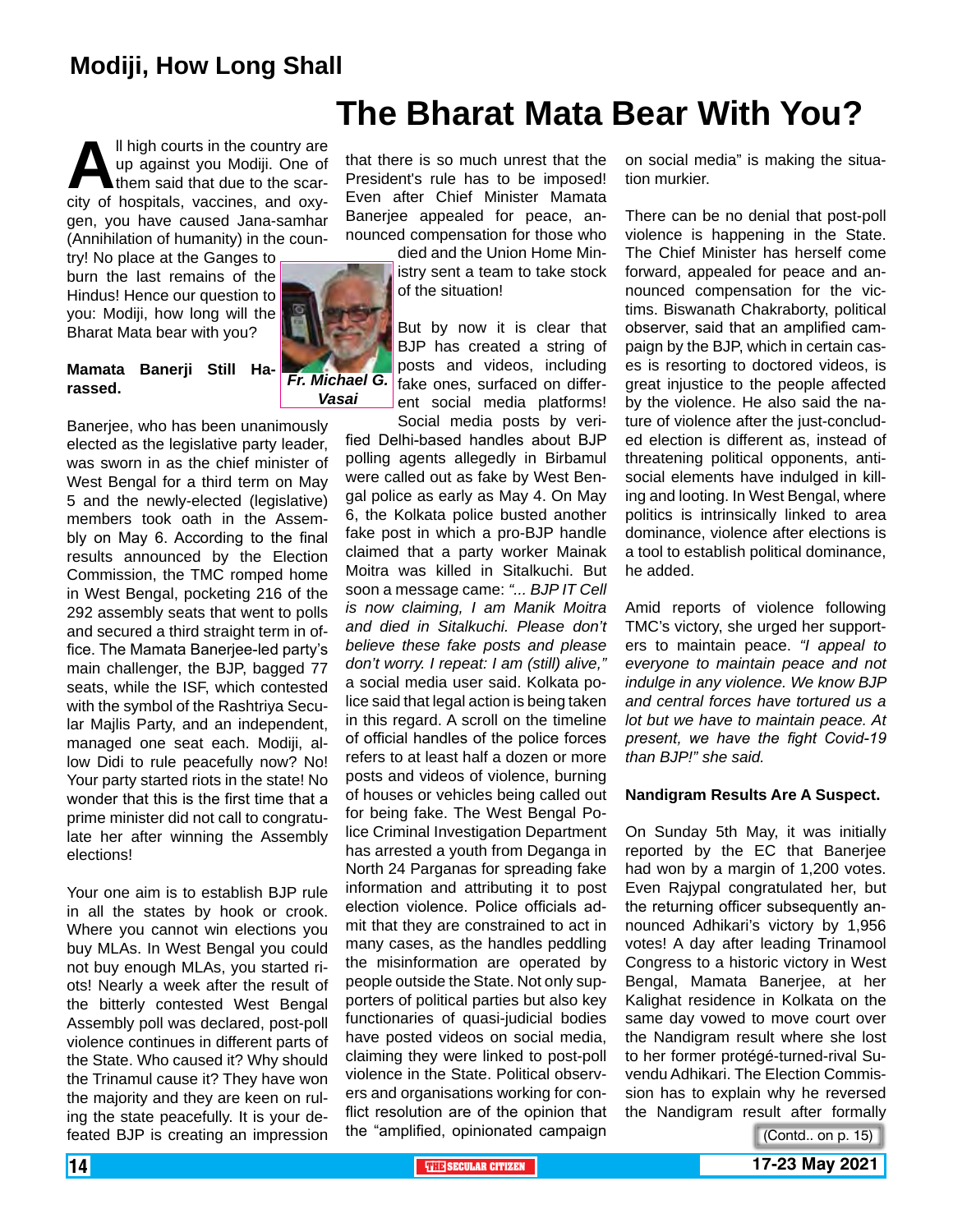#### (Contd.. from p. 14)

announcing it! After the returning officer turned down its plea for an immediate recounting of the votes polled in Nandigram, the TMC wrote to the Chief Election Officer asking him to reconsider it.

Mamata has another proof of a mischief on the part of the EC. She says, "I received an SMS from someone wherein the returning officer of Nandigram seems to have written to someone *if he allows recounting then his life would be under threat."* Besides, how come the four hours server was down on a busy election counting day?

*(Indian Express with inputs from PTI and ANI)*

### **Modiji enough is enough!**

In spite of your crooked ways Mamata has defeated you and your central Ministers' team! The Telegraph writes: *Over seven years, even as Mr. Modi has preened in name-embroidered suits and plumed headgear, the virtually projected garments have fallen off him, one by one. Even as his 'brand expansion' has grown to mind-boggling levels, his promises have crashed and burned. Under this regime, corruption has been rocketed into another dimension, so much so that the word itself becomes inadequate to describe the massive network of interlocking institutional lying and criminal law-bending. Over seven years, lunatic servility to oligarchic interests along with other monumental cock-ups has played havoc with our economy. has under Mr Modi's leadership, we have been made a laughing stock by Pakistan with the famed Balakot bombing raid on a clump of trees and the capture of our pilot; and we have been repeatedly humiliated by China. And, now, finally, despite having had a year to shore up the basic defences against the biggest natural calamity faced by independent India, we are on our knees, physically and mentally. The full roster of this regime's intentional and unintentional misgovernance will become horrific lore in the annals of history.*

(Contd.. from p. 13)

governance is not the place for 'criminals and murderers', as the esteemed high court has sensibly articulated, not at all.

In line with the Constitution of India, the parliamentary system has 'legislature, executive and judiciary', as three facts of the 'conscience of the nation'. They have to work together and walk together. Their functions are not independent of one another. The 'Constitutional culture' they are professed to when they were sworn in is one that is deeply grounded in a 'spirit of collaboration'. All the three entities together, sharing in the 'collective conscience of the nation', have to deliver the best of the wellbeing to the citizens of the country. A breakdown in this constitutional culture is manifestly a criminal act that is equal to genocide.

As it is too obvious, 'politics and party politics' of the country have taken the country almost to the street levels, not only to the visibility of citizens of our own country but also to the entire world. As representatives elected by the people, the ministers, MPs, MLAs and Parshads, along with the appointed bureaucrats of all levels, have to join their minds, hearts, spirits and hands with each other for doing their sacred duty to the citizens of the country, irrespective of affiliation to various parties. Until this happens, politics and party politics cannot be thought of supplying 'oxygen' for the citizens.

What's more, 'public space' is a 'sacred forum', which only those who have 'a sense of sacred' in life should opt for. Only then, they will be able to deliver anything worth the while, considering the citizens and the nation 'equal to the sacred'. But, they say, 'fools rush in where angels fear to tread'. Such an ironical adage should never be the reality of the governance and of the executives. Instead, 'take off your shoes, the ground you tread upon is sacred' has to be the reverential sentiment of the executive sector. Only then, our country can be saved from 'crimes' and 'genocides' of any sort.

The wisdom of the Allahabad High Court makes a clarion call to those who are wedded to the governmental machinery, small and big and all over, to 'awaken their conscience'. The rulers have to become humble leaders who are capable of serving the people of the country, especially the needy. That would necessitate 'sharpening the sense of right and wrong' of those in the governmental system, boost up the 'ethical fibre' and be on their feet to serve the citizens, as a pure devotion to God himself.

--------

The author is Director of Institute of Harmony and Peace Studies, New Delhi, and has been committed to cross-cultural perspectives, interfaith relations, social ethics, constitutional values, national integration and social harmony, for the past over 40 years. He contributes to the above cause through lectures, articles, video messages, conferences, social interactions, views at TV channels, and the like. He could be contacted at 'mdthomas53@gmail.com'.

Mamata didi in West Bengal, poverty in the country, terrorists in Kashmir, China on the borders and Corona in the whole world has declared you a failure! It is high time that you go into prison and allow the nation to regain its original splendour!

PM Narendra Modi on Sunday congratulated Mamata Banerjee for TMC's performance in the Assembly polls and said BJP will keep serving the people of Bengal

JAI HIND!

### **WHIS SECULAR CITIZEN**

News item, Articles, Stories, Opinion, interview, Poems, etc. can be sent by

WhatsApp: +91 9820485389

#### Email:

secular@sezariworld.com news@sezariworld.com seculardivo@gmail.com

#### by Post

**The Secular Citizen** 99, Perin Nariman Street, 1st Floor, Fort, Mumbai 400001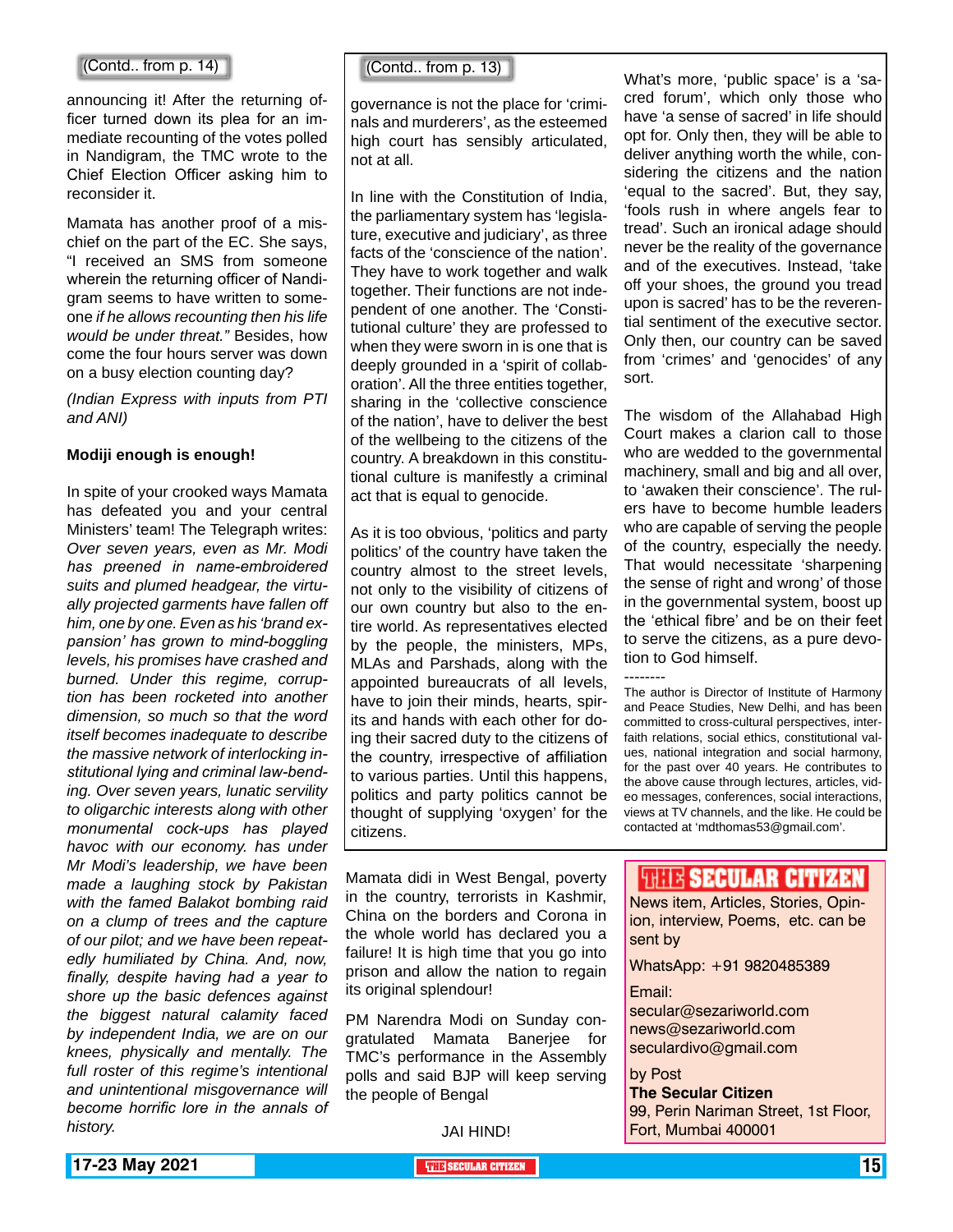# **Royal Christian Family MATRIMONIALS - GROOMS**

**7213. MUMBAI :** Mangalorean Roman Catholic Bachelor, (Born in October 1989), Ht.6', Wt. 60 kgs, Fair Complexion, Edn. B.Sc. in Hospitality Studies, working in a reputed organization. Contact email :

merwyn1989pinto@gmail.com

**7212. MUMBAI :** East Indian Roman Catholic Bachelor, (Born in February 1991), Ht. 5' 8", Wt. 70 kgs, Wheatish Complexion, Edn. Bachelor of Arts, B.H.M.S., Luzern, Switzerland, working as a Restaurant Supervior. Contact email : noellyn\_p@hotmail.com

**6994. AUSTRALIA :** Mangalorean Roman Catholic divorcee, (Born in April 1959), Ht. 5' 11", Wt. 80 kgs, Wheatish Complexion, Edn. Dip. ITI Course, working as a Technician. Contact email :

ninearies21@gmail.com

**7144. POONA :** Goan RC Bachelor, (Born in October 1985) Ht. 5' 5", Wt. 60 kgs, Wheatish Complexion, Edn. Hotel Management Graduate, working as an Executive. Contact email : merrolmenezes@gmail.com

**7136. HYDERABAD :** Anglo Indian RC Bachelor, (Born in July 1988) Ht. 5' 8", Wt. 80 kgs, Wheatish Complexion, Edn. Post Graduate, having own business. Contact email :

phillipctocher@gmail.com

**6993. MUSCAT :** Mangalorean Roman Catholic Bachelor, (Born in May 1982), Ht. 5' 8", Fair Complexion, Edn. B.Com., Dip. in Financial Management, Working as an Accountant. Contact email : sandeepfernandes2002@

### hotmail.com

**7004. MUMBAI :** Tamilian Roman Catholic Bachelor, (Born in August 1988), Ht. 5' 7", Wt. 90 kgs, Wheatish Complexion, Edn. B.E. (Inst.) MBA, working as a Sales Engineer. Contact email : amarian1988@gmail.com OR 9967657806

### **Important Notice**

Telephone no. of candidate will be printed only with the consent of members. For Tel. Nos. Please contact: +91- 9820473103 / 9820485389 or Email : royalchristianfamily@gmail.com **6991. MANGALORE :** Mangalorean Roman Catholic Bachelor, (Born in July 1984), Ht. 170 cms, Wt. 65 kgs, Wheatish Complexion, Edn. Engineering, working as a Electrician Contracter. Contact email : priya.tellis5@gmail.com

**7185. MUMBAI :** Goan Roman Catholic Bachelor, (Born in October 1984) Ht. 5' 10", Wt. 72 kgs, Wheatish Complexion, Edn. B.Com., working for Bank. Contact email : shaun.neo00.outlook.com

**6968. DUBAI :** Mangalorean Roman Catholic Bachelor, (Born in March 1991), Ht. 5' 11", Wt. 70 kgs, Wheatish Complexion, Edn. Graduate in Commerce. Working in Dubai since 2014 in Indian Consalate Office. Designation Senior Customer Executive. Contact Email : shalenedsouza4@gmail.com **7017. MUMBAI :** Roman Catholic Bachelor, (Born in March 1981), Ht. 5' 8", Wt. 67 kgs, Wheatish Complexion, Edn. MBA working as a Administror. Contact email : matheanil@gmail.com **6965. MANGALORE :** Mangalorean Roman Catholic Bachelor, 36 years, Ht. 5' 1", Wt. 63 kgs, Wheatish Complexion, Edn. SSLC., having Agriculature. Contact : 9964885911

**6977. MUMBAI :** Goan Roman Catholic Bachelor, (Born in April 1980), Ht. 5' 6', Wt. 65 kgs, Fair Complexion, Edn. S.Y. B.Com., working as B Bartender at princess Crews. Contact email : dlimadenzil@yahoo.com

**6964. DUBAI :** Mangalorean Roman Catholic Bachelor, (Born in January 1987), Ht. 5' 5", Wt. 58 kgs, Fair Complexion, Edn. 2nd year PUC, working as an Export Executive. Contact email : dorathydsilva@gmail.com OR

### To Place Your Matrimonial Advertisement Call: +91 - 9820485389 or 9820473103

Check your email at least once a week.  $*$  Members are requested to inform us when they are settled, so that publication of their details can be discontinued.

### 9930785590

**7112. MUMBAI :** Converted Roman Catholic Bachelor, (Born in October 1970), Ht. 5' 7", Wt.80 kgs, Fair Complexion, Edn. B.Com., & Masters in International Journalism (UK). Looking for a bride below the age of 42 years (below 40 - 42 years) who is willing to raise a family. Contact by email :

decemberwedding08@yahoo.com **6960. MUMBAI :** Mangalorean Roman Catholic Divorcee, (Born in February 1985), Ht. 5' 10", Wt. 77 kgs, Wheatish Complexion, Edn. B.Sc., Nautical working as an officer in Merchant Navy. Contact email : godfreyvaz@gmail.com

**6250. MUMBAI :** East Indian Roman Catholic Bachelor, (Born in January 1974), Ht.5' 8", Wt. 76 kgs, Wheatish Complexion, Edn. B.A., working as a Manager. Contact email : cardoz.clint@gmail.com OR 9833563182

**6956. DUBAI :** Mangalorean Roman Catholic bachelor, (Born in October 1984), Ht. 5' 7", Wt. 63 kgs, Tan Complexion, Edn. SSLC - ITI Diesel, working in Medical Department. Contact email : godwinclevar@gmail.com Watsapp No. 00918296851139

**7207. Chandigarh :** Anglo Indian Catholic Divorcee, (Born in April 1972), Ht. 6' 1", Wt. 80 kgs, Very Fair Complexion, Edn. B.Com., MFC, MA English, Teacher by profession. Contact email : vishalsud81@gmail.com **6228. MUMBAI :** Mangalorean Roman Catholic Bachelor (Born in December 1972). Ht. 5' 8", Wt. 65 kgs., Wheatish Complexion, Edn. S.S.C. A/C Tech. Course, working as a A/C. Technician in Voltas. Contact email :lawrencedias321@gmail.com

/ Mob: 8291056939

**If not settled within a year, renew your membership atleast two months in advance to continue the service uninterrupted.**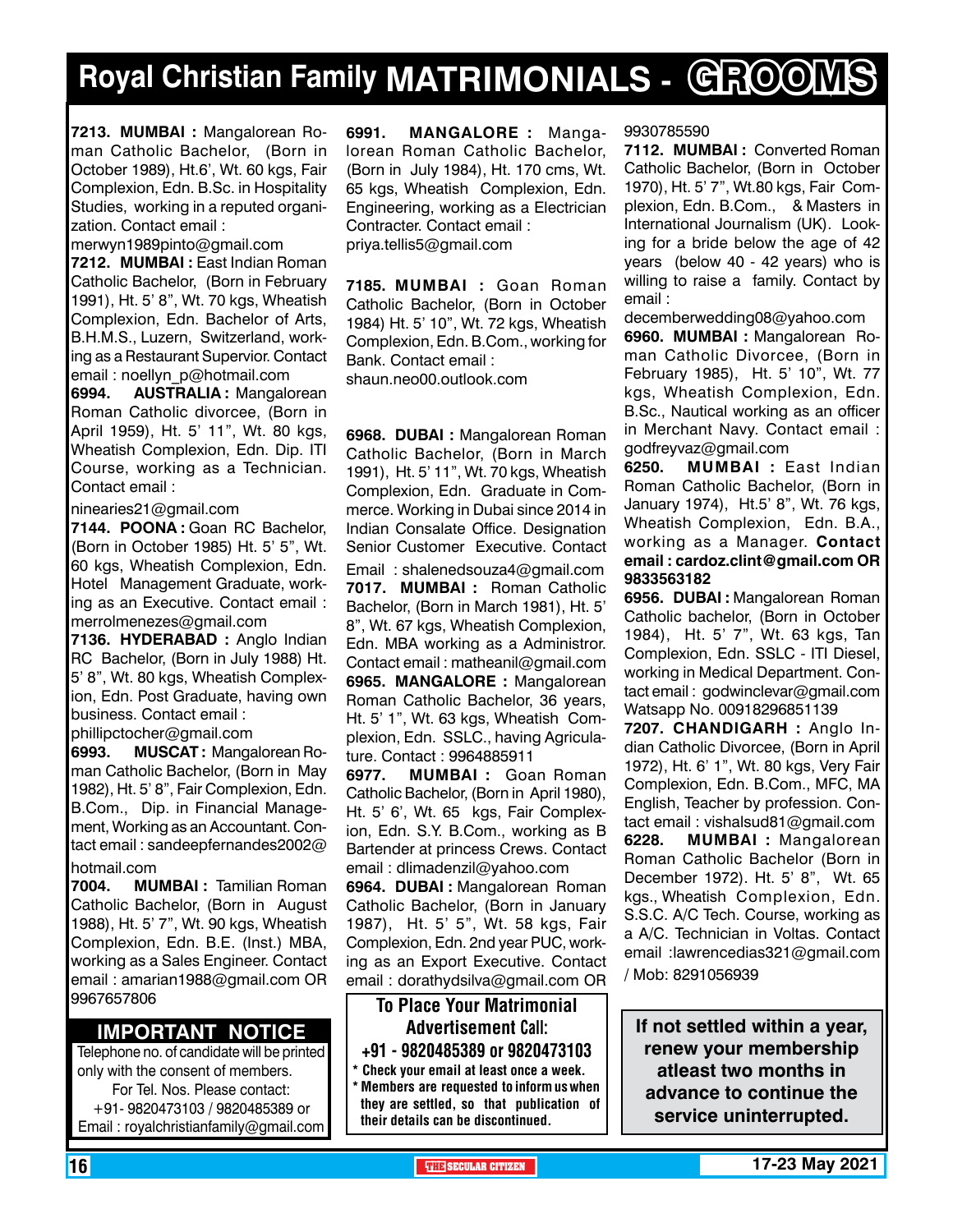# **Royal Christian Family MATRIMONIALS - BRIDES**

**7214. MUMBAI :** Goan Roman Catholic Spinster, (Born in October 1986), Ht. 5' 4", Wt. 52 kgs, Fair Complexion, Edn. CA CFA Ms Finance M.Com., working as a Senior Manager. Contact email : frfernandes020@gmail.com

**7126. U.S.A. :** Mangalorean Roman Catholic Spinster, (Born in January 1992) from Mumbai, Ht. 5' 7", Wt. 60 kgs, Fair Complexion, Edn. B.E. (Computers) from Mumbai, M.S. (Information Systems) from US. Possesses H1B visa and is working as a Technical Analyst with an MNC in USA. Contact email :

wilfyjoy1315@gmail.com or call +91 98603 02527 / + 91 9970172527

**7128. MUMBAI :** Affluent business family R.C. East Indian Spinster, (Born in 12-04-1988), Ht. 5' 2", very beautiful and pretty. Edn. MS General Surgeon, Doctor by profession. Contact email : drvd2019@gmail.com

**7199. BANGALORE :** Mangalorean Roman Catholic Spinster, (Born in January 1990), Ht. 5' 2", Wt. 53 kgs, Fair Complexion, Edn. Master's in Mass Communications (NTU, Singalore) working as a Senior Manager of Corporate Communications in **SINGAPORE**. Contact email : mafern.2121@gmail.com

**7208. MUMBAI :** Goan Roman Catholic Spinster, (Born in March 1987), Ht. 5' 4", Wt. 78 kgs, Wheatish Complexion, Edn. BE, IT, working as Product Marketing for an e-commerce beauty Company. Contact email : temp123fab@gmail.com

**7182. MUMBAI :** Mangalorean Roman Catholic Spinster, (Born in October 1992), Ht. 5' 4", Wt. 72 kgs, Wheatish Complexion, Edn. B.Com., C.A., working as Asst. Manager in TATA Company. Contact : email : matrimonialp27@gmail.com

**7117. MUMBAI :** Goan Roman Catholic Spinster, (Born in May 1991),

**Royal Christian Family Helps In Choosing The Right Life-Partner Serving Since 41 Years** Ht. 5' 7", Wt. 65 kgs, Wheatish Complexion, Edn. M.A. in English Literature, Teacher by profession. Contact email :

examiner2019@gmail.com

**7160. MUMBAI :** Mangalorean Roman Catholic Spinster, (Born in September 1988), Ht. 5' 7", Fair Complexion, Edn. BMS, working as a Senior Merchandiser in a Global Retail Company in Dubai. Contact email : prislobo10@gmail.com

**7080. MUMBAI :** Goan Roman Catholic Spinster, (Born in July 1991), 5' 5", Wt. 78 kgs, Wheatish Complexion, Edn. M.Com., working as an Accountant. Contact email :

fernandesronita25@gmail.com

**7109. MUMBAI :** Mangalorean Roman Catholic Spinster, (Born in June 1986), Ht. 5' 6", Wt. 58 kgs, Wheatish Complexion, Edn. MBA, working as a Associate Consulant. Contact email : helendsz27@gmail.com

**7076. MUMBAI :** Goan Roman Catholic Spinster, (Born in May 1975), 5' 7", Wt. 55 kgs, Fair Complexion, Edn. B.Com., MBA., working as a Senior Executive. Contact email :

tednvir@gmail.com

**7103. MUMBAI :** Mangalorean Roman Catholic Divorcee (Separated), (Born in October 1989), Ht. 5', Wt. 62 kgs, Wheatish Complexion, Edn. B.Com.,working as a HR. Contact email :

mail2tinafernandes@gmail.com

**7058. MUMBAI :** Goan Roman Catholic Spinster, (Born in September 1987), Ht. 5' 3", Wt. 55 kgs, Wheatish Complexion, Edn. B.Com., working back office. Contact email :

venita fernandes@rediffmail.com **7094. MUMBAI :** Mangalorean Roman Catholic Spinster, (Born in June 1991), Ht. 5' 3", Wt. 52 kgs, Wheatish Complexion, M.Com., working as a Business Analyst. Contact email :

roschelle256@gmail.com

#### **Important Notice** Telephone no. of candidate will be printed only with the consent of members. For Tel. Nos. Please contact: +91- 9820473103 / 9820485389 or Email : royalchristianfamily@gmail.com

**7056. MUMBAI :** Goan Roman Catholic Spinster, (Born in December 1988), Ht. 4' 11", Wt. 51 kgs, Wheatish Complexion, Edn. MBA in HR, working HR Field. Contact email : nancyfernandes9@gmail.com

**7092. M ANGALORE :** Mangalorean Roman Catholic Spinster, (Born in January 1990), Ht. 5' 4", Wt. 56 kgs, Fair Complexion, Edn. MBA, working as a Talent Acquisition. Contact email : vinishadesouza@gmail.com

**7053. MUMBAI :** East Indian Roman Catholic Spinster, (Born in June 1987), Ht. 5' 2", Wt. 63 kgs, Wheatish Complexion, Edn. B.Sc., Home Science, working as a Jr. Officer in Bank. Contact email : ayesha18j@gmail.com

**7081 MUMBAI :** Goan Roman Catholic Spinster, (Born in April 1993), 5' 3", Wt. 55 kgs, Wheatish Complexion, Edn. Masters of Dentistry (MDS), Dental Surgeon, Doctor by profession. Contact email :

carlferns93@gmail.com

**7014. MUMBAI :** Mangalorean Roman Catholic Spinster, (Born in September 1992), Ht. 5' 1", Wt. 45 kgs, Fair Complexion, Edn. MMS (Finance) working as a Finance Executive in Limited Company. Contact email :

eva\_hpereira@rediffmail.com

**6860 MUMBAI :** Goan Roman Catholic Spinster, (Born in October 1991), Ht. 5' 4", Wt. 55 kgs, Wheatish Complexion, Edn. B.M.M. (Mass Media), working for IT in MNC. Contact email : lgp1891@gmail.com

### **Registered members can publish their ad in all the 50 issues in a year for Rs. 8000 only.**

If you wish to publish your matrimonial classified advertisement in all the 50 issues in a year, you can do so for an amount of Rs. 8000 only.

### To Place Your Matrimonial Advertisement Call:

- +91 9820485389 or 9820473103
- Check your email at least once a week. \* Members are requested to inform us when they are settled, so that publication of their details can be discontinued.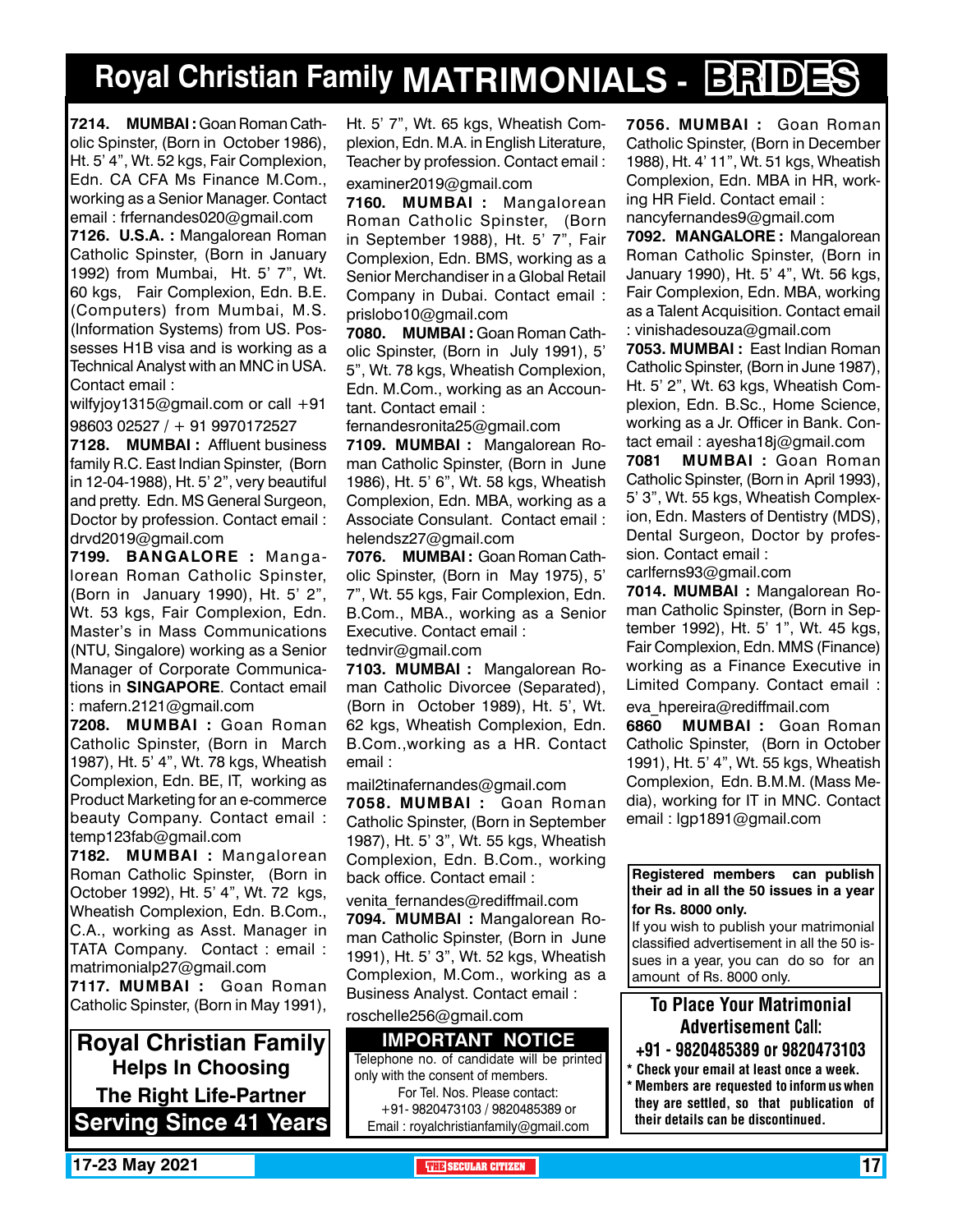# **Buddhism and Christianity: An Exposition!**

### *—Dr. Trevor Colaso, V ienna, VA. USA*.

**B**uddha Jayanthi or Vesak is celebrated in India this year on 26 May 2021. Siddhartha Gautama was born around 563 BC in Lumbini (Nepal). At 35 years he attained 'enlightenment' or an awakening under a Bodhi tree at Bodhgaya; and was thus called the "Buddha"! At 80 years he died at Kushinagar, India. The chief principles of Buddhism are enshrined in four groups representing twenty core values! Allow me to expound these essential living from a Christian perspective!

### **Three Refuge Accords!**

\*Buddha: An enlightened person – "Awake, O sleeper, and arise from the dead, and Christ will shine on you // You are Christ! The Son of the living God" (Ephesians 5:14 // Matthew 16:16).

\*Dharma:Ethical Standards of the 'Middle Way' – "Enter through the narrow gate; for wide is the gate and broad is the road that leads to destruction, and many enter through it // I AM the way, the truth and the life! No one comes to the Father except through Me" (Matthew 7:13 // John 14:6).

\*Sangha: Buddhists community of monks, nuns and laity  $-$  "I appeal to you dear brothers (and sisters), by the authority of Our Lord Jesus Christ, to live in harmony with one another. Let there be no division in the Church; but rather be of one mind, united in thought and purpose" (1 Corinthians 1:10)

#### **Five Moral Precepts!**

 \*Refrain from taking life! \*Refrain from taking what is not given! \*Refrain from misuse of senses! \*Refrain from wrong speech! \*Refrain from intoxicants!– "In a nutshell they follow the 'Ten Commandments' – Refer Exodus 20:2-17!"

**Four Noble Truths!**

\*Dukkha: The existence of sickness, old age and death – "After you have suffered a little while, the God of all grace Who has called you to His eternal glory in Christ, will restore, confirm, strengthen and establish you" (1 Peter 5:10).

\*Samudaya: Desire or attachment – "Everyone who wants to live a Godly life in Christ Jesus will be persecuted. So take care" (2 Timothy 3:12).

\*Nirodha: Its progression, and how to liberate oneself through 'Nirvana', by extinguishing greed, delusion and hatred – "Do not be conformed to this world, but be transformed by the renewal of your mind; so that by testing you may discern God's will - what is good, acceptable and perfect" (Romans 12:2).

\*Magga: The way to the cessation of all suffering and disease; which is set forth in the 'eight correct behaviors' (see below).They support and reinforce each other, and are not to be taken in their respective order – "But we also glory in our suffering; because we know that suffering produces a lot of perseverance, molding one's character, resulting in hope" (Romans 5:3- 4).

### **Eightfold Righteous Path!**

It is also referred to as the 'Astangika-Marga'!

\*Right Understanding: "To love God with all your heart, with all your mind, and with all your strength; and to love also your neighbor as yourself. This is more important than all burnt offerings and sacrifices" (Mark 12:33).

\*Right Intent: "For we are created in Christ Jesus for good works which God has prepared beforehand; so that we should walk in them" (Ephesians 2:10).

\*Right Speech:"Let your speech be always gracious, seasoned with salt; so that you may know how to answer each person // A gentle tongue is a tree of life, but perverseness breaks the spirit" (Colossians 4:6 // Proverbs

15:4).

\*Right Action: "Be doers of the Word, and not just hearers only by deceiving yourselves … For just as the body apart from the spirit is dead, so also faith apart from works is dead" (James 1:22;2:26).

\*Right Livelihood: "Jesus answered them, 'My Father is working until now, and I am working too'! // So whether you eat or drink, or whatever you do, perform it all for the glory of God" (1Corinthians 10:31).

\*Right Effort: "Do all things without grumbling or disputing … holding fast to the Word of life; so that in the Day of Christ, you may be proud that you did not run in vain, or labor without gain" (Philippines 2:14; 16).

\*Right Mindfulness: "For to set your mind on the flesh is death, but to set your mind on the Holy Spirit is life and peace! For the mind that is set on the flesh is hostile to God, for it does not submit to the law of God. Thus, those who are in the flesh cannot please God" (Romans 8:6-8).

\*Right Concentration: "Concerning this salvation which the prophets who predicted about the grace that was to be yours, searched and inquired carefully what time the Spirit of Christ in them prophesied the sufferings of Christ and the subsequent glories" // So be sober-minded, and set your hopes fully on the grace that will be disclosed to you at the revelation of Jesus Christ" (1 Peter 1:10-11; 13).

### **Conclusion: Aspects of Christian Meditation!**

In a document, titled, Jesus Christ the Bearer of the Water of Life, it discusses the encounter between Jesus and the Samaritan woman at the well (John 4:7-29). This should characterize our engagement and dialogue with other religions – "For we have the mind of Christ" (1 Corinthians 2:16).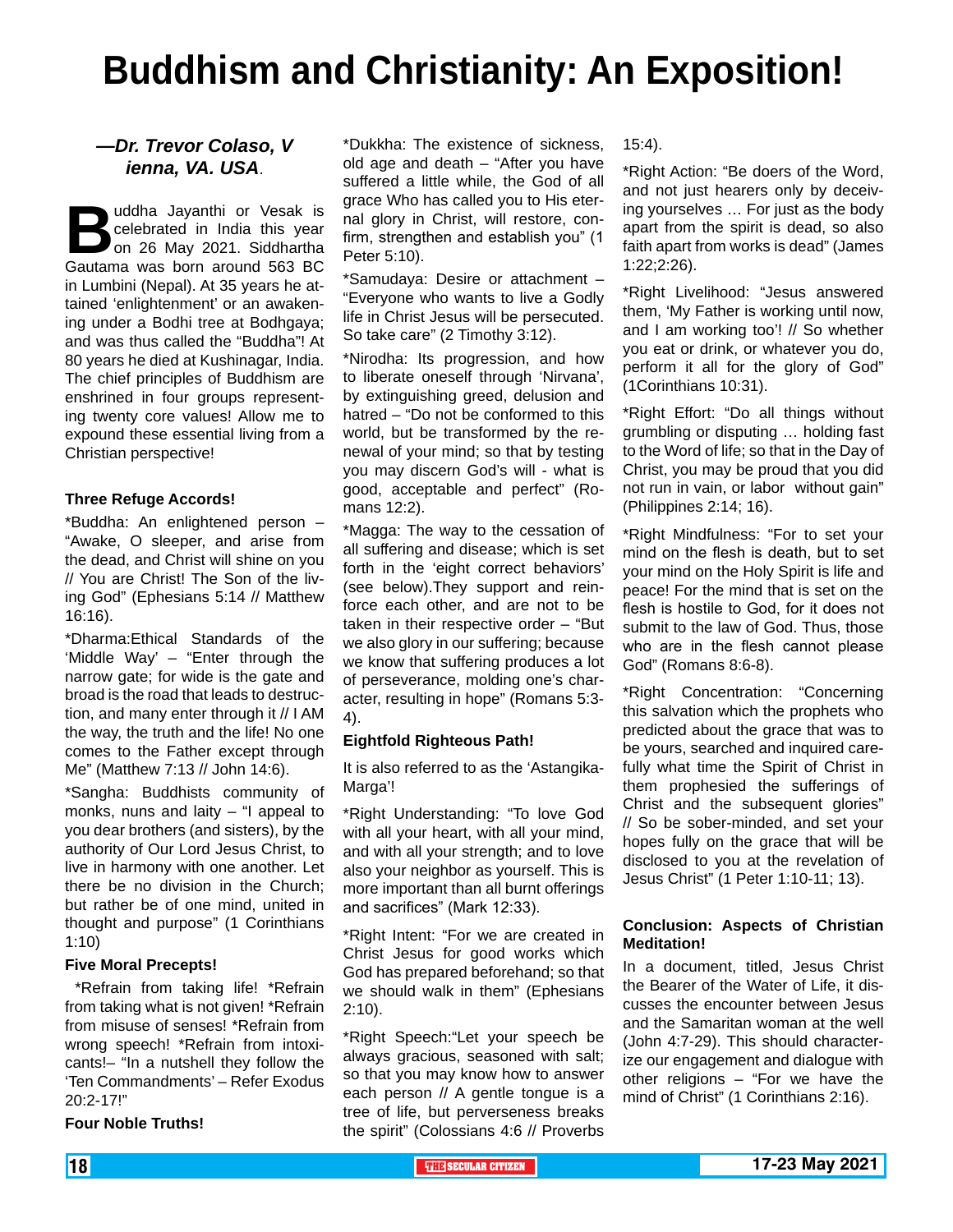## **Jesus Was Taken Up Into Heaven**

**This day, the unimaginable happened; "Jesus was taken up into heaven". (Mk. 16:19) The Ascension of Christ put colors to the** pened; "Jesus was taken up into heaven". (Mk. 16:19) The Ascension of Christ put colors to the magnificent true history of the world's greatest living faith. The Jewish Messiah had carried out all the predictions of the holy prophets; he had fulfilled the Word of God, and gifted humankind with wisdom, protection and inspiration of the Holy Spirit.

Consider the spiritual blessing to be a witness; to have the power of the Holy Spirit, and to receive the Lord's command. This was the greatest commission, "Go into the entire world and preach the gospel to the whole creation". (Mk. 16:15)

In today's reading we reflect on the words of Jesus. "You shall receive

power when the Holy Spirit has come upon you, and you shall be my witness in Jerusalem and in all Judea and Samaria and to the end of the earth". (Acts 1:8)

It was a surprisingly bright

day on Mount Olive, northeast of Bethany, when Jesus stood tall and in clear view of all the people gathered before him. It was the perfect scenario for his ascension. This was the fortieth day since His Resurrection. The apostles, in their simple, spotless tunics and discolored robes, moved forward to be closer to Christ, especially to absorb whole-heartedly every word of the Messiah.

Earlier, after the Resurrection Jesus had appeared to his disciples and he had drawn their attention to the kingdom of God, telling them all that was needed for the establishment of his Church. But even as Christ spoke, others listened, observed and remembered; "And these signs will accompany those who believe in my name they will cast out demons, they will speak in new tongues, they will pick up serpents, and if they drink any deadly

### **Ascension Sunday**

thing, it will not hurt them; they will lay their hands on the sick, and they will recover". (Mk. 16: 17-18)

And when he had said this, as they were looking on, he was lifted up and a cloud took him out of their sight. (Acts. 1:9)

Christ has ascended to his Father. The final chapter was closed. Eternity would bear witness to his suffering, pain and sacrifice. He had won victory over death. He had died for our sins: Jesus Christ, Incarnate God. The divine gift of Christ is a challenged mystery in their Christian faith.

We recall at this point what St. John wrote; "In the beginning was the Word, and the Word was God… and the Word was made flesh and dwelt

among us". (Jn. 1:1,14)

Earlier, Jesus had known about his ascension which was yet to come. He had asked his disciples, "What if

BY MELVYN BROWN you were to see the Son of man ascending where he was before?" (Jn. 6:62).

> It is interesting to note that in Jerusalem there is a Chapel of the Ascension where a place is marked with a stone foot imprint, many claim to be the footprint of Jesus. By reading Holy Scripture, by implementing what the gospels teach us, we usher a new chapter in our lives; we keep ourselves open to the non-believer, and help him to meditate on the faith we live by. We mix in the society we happen to be in and radiate Christ.

> We plant seeds along the way, and bear witness to Jesus when we travel, or move from one place to another. The power and wisdom of the Holy Spirit emerges, often without us knowing it. The sign becomes apparent in the course of time, and by the fruits of our actions.



You become the testament to inspire those around you. The Resurrection and the Ascension are the forte of the faith. In a mancentric earth, the egocentric person should try, in his quiet moments, to be Christ centric.

I agree, this is not always easy. This reminds me of certain men who questioned the human consciousness of Jesus. The question they raised of Christ's fallibility of human knowledge was truly baseless.

Years after the Ascension of Christ, the Council of Chalcedon (451) stated: "We declare that he is perfect, both in his divinity and in his humanity, truly God and truly man composed of body and rational soul, that he is consubstantial with the Father in his divinity, consubstantial with us in his humanity, like us in every respect, except for sin" (Heb. 4:15)

The liturgy this Sunday declares, "Jesus was taken up into heaven". (Mk. 16:19) Not surprisingly, we read of how two men in shining white robes were present in the crowd. They spoke of the Beatific Vision, saying: "Men of Galilee, why do you stand looking into heaven? This Jesus, who was taken up from you into heaven, will come in the same way as you saw him go into heaven". (Acts. 1:11)

In the Old Testament, the psalmist had cried in joy when he correctly predicted; "God has gone up with a shout, the Lord with the sound of a trumpet". (Ps. 47:5) In the First Epistle of Timothy (3:16) states that Jesus was taken up in glory.